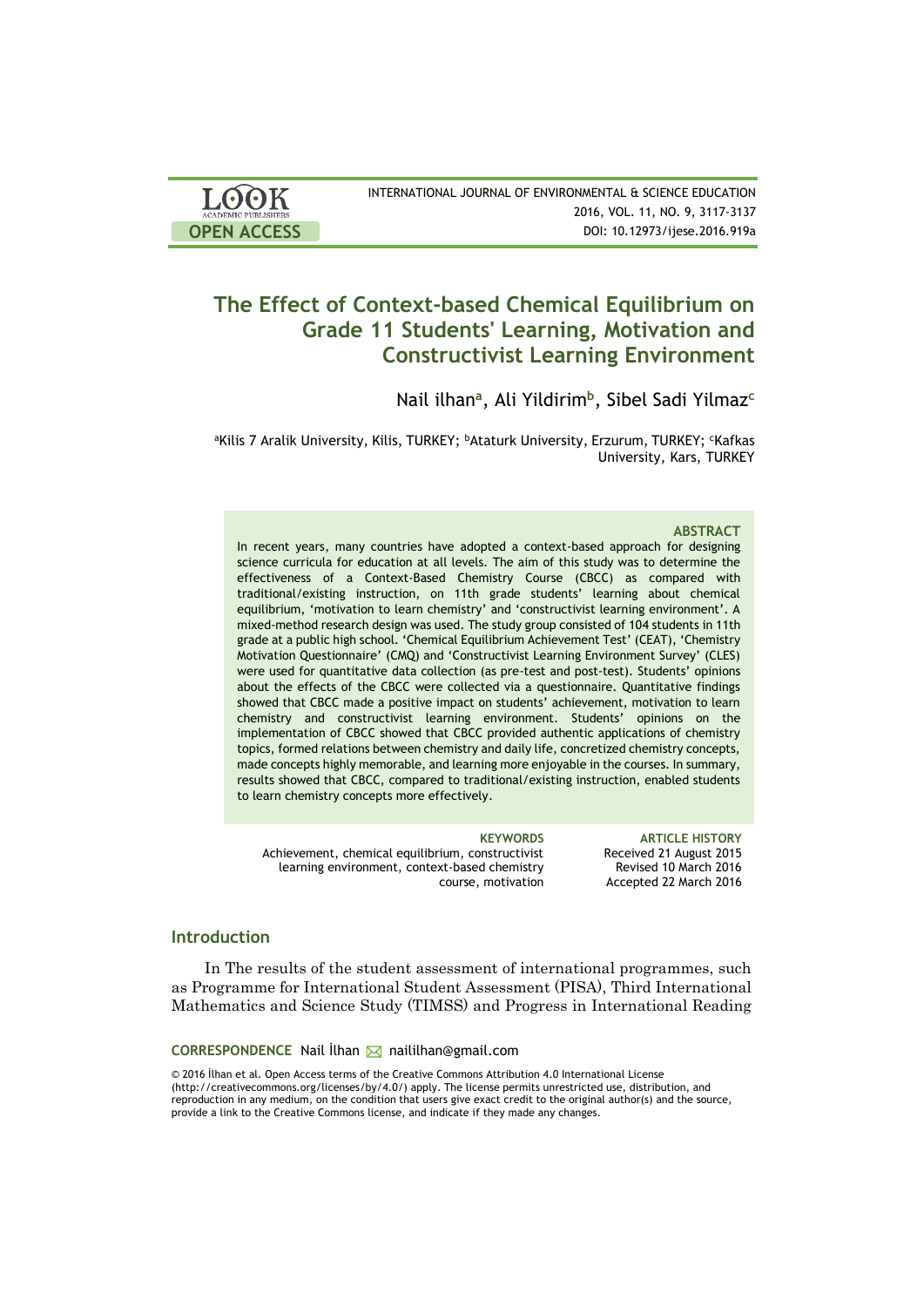Literacy Study (PIRLS), evaluating the educational status of students worldwide have highlighted prevalent problems in science teaching. Difficulties in applying acquired scientific knowledge as well as little interest in scientific studies have been quoted as one of the leading challenges in science (chemistry) teaching (Gilbert, 2006; OECD, 2006; Yaman, 2009). Further, many teachers have pointed out to the low interest of their students in chemistry. And students have been shown to enjoy linking studied chemistry topics with the everyday life. However, the difficulty here is that many students have lack sufficient knowledge about setting up appropriate connections (Bennet & Holman, 2002; Osborne & Collins, 2001).

Traditional instruction refers to a teacher-centered model of teaching which views the teacher and students as lecturer and listeners, respectively. Therefore fails to motivate students for learning advanced chemistry. This model of teaching focuses directly on concept acquisition where examples are used for teaching various ways chemistry concepts could be implemented. In traditional teaching, chemistry concepts are generally presented to students in a logical sequence helping each new concept builds upon the previously introduced ones (Schwartz, 2006). Students disinterest in chemistry is often attributed to their inability of uncovering the relationships between consecutively taught concepts (Pilot & Bulte, 2006a, 2006b).

Context-based approach aims to increase the enthusiasm and motivation of students in learning science topics through presenting scientific concepts as daily issues (Barker, 1999). Context-based approach emphasizes the creation of a needto-know for students' understanding of scientific concepts (Bennett, Lubben, & Hogarth, 2007; King & Ritchie, 2013; Pilot & Bulte, 2006a). Students need to learn the scientific concepts in order to better understand the features of a context about the subject matter (Bennet, Grasel, Parchmann, & Waddington, 2005; Pilot & Bulte, 2006a, 2006b). Therefore, this approach may help increase students' interest in lectures. In context-based teaching, using contexts to increase students' need-to-know, creating everyday life situations, and doing in-class activities play a great role in the learning process (Ültay & Çalık, 2012).

In recent years, context-based chemistry curricula have been designed in many countries. Some prominent examples are; Chemistry in context CiC, the USA, (Schwartz, 2006); Salters Advanced Chemistry SAC, the UK, (Bennet & Lubben, 2006); Industrial Chemistry IC, Israel, (Hofstein & Kesner, 2006); Chemie im Kontext, ChiK, Germany, (Parchmann, Grasel, Bear, Nentwig, Demuth, Ralle, & ChiK Project Group, 2006) and Chemistry in Practice, ChiP, Holland (Bulte, Westbroek, De Jong, & Pilot, 2006). These curricula have demonstrated a variety of applications which differ from one country to another. The meaning of context in designing context-based learning has extensively been discussed by Gilbert (2006) and Parchmann et al. (2006). These discussions about context are pertinent to content, learning stimulation, frame for situated development, and application of knowledge and competencies.

### **Rationale**

In social constructivist theory, learning is explained by Vygotsky's theory emphasizing the importance of culture and language, and indicating that knowledge is constructed through social interactions (Wood, 1998; Fosnot, 2005). Constructivist approach plays a great role in context-based teaching (Bennett et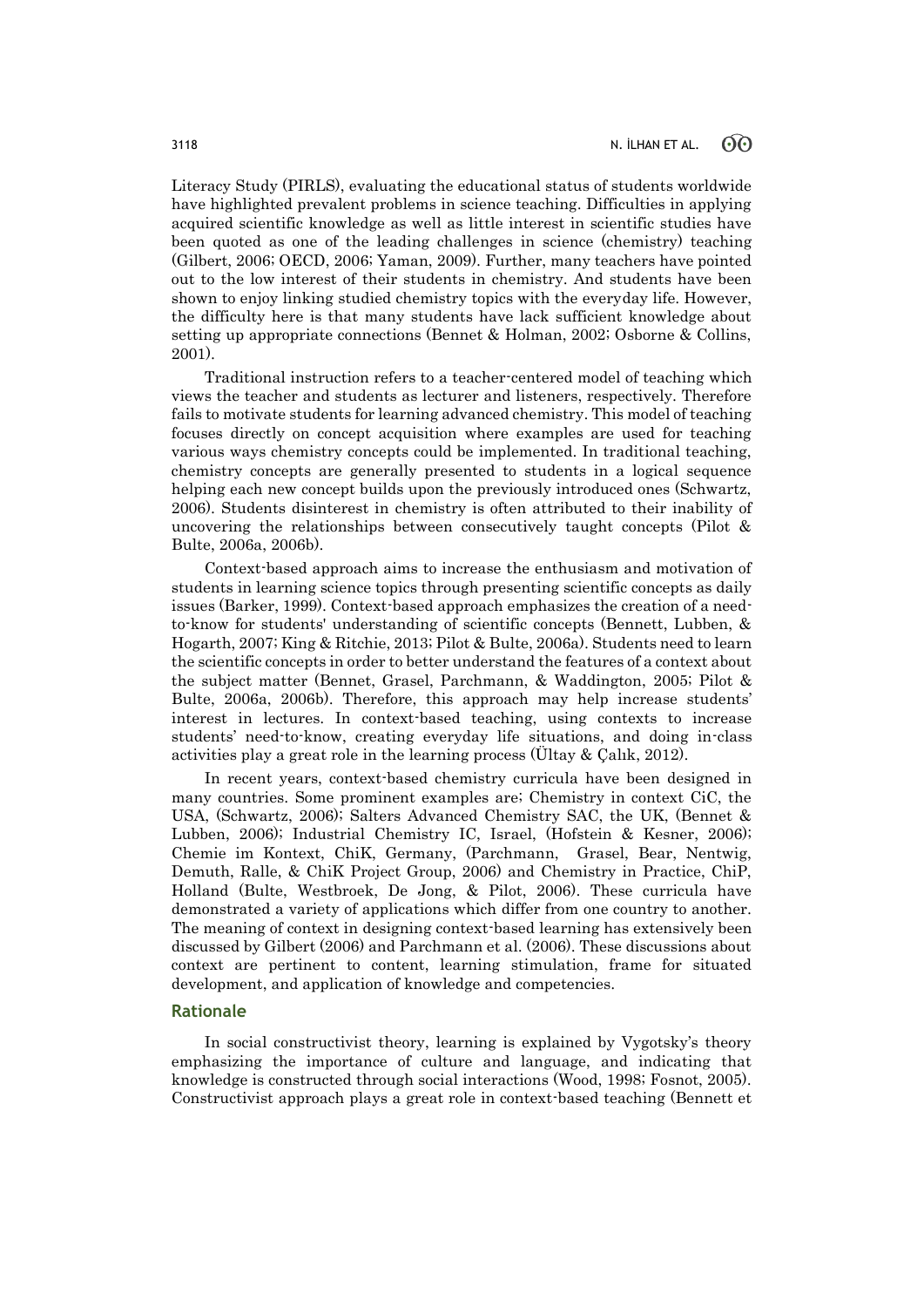al., 2005; Gilbert, 2006; Ingram, 2003). The majority of studies conducted on the context-based learning address the social constructivist view on learning (Gilbert, 2006; Nentwig, Demuth, Parchmann, Grasel, & Ralle, 2007; Parchmann et al., 2006). One of the significant features of context-based teaching is the adoption of student-centered and active learning approach (Bennett et al., 2005). Investigating the contribution of context-based teaching to constructivist learning environment is important. However, the extent to which constructivist learning environment is constructed in context-based course is highly understudied. To our knowledge, we have not yet come across any published emprical literature studies on how context-based chemistry courses contribute to constructivist learning environment.

Many studies have shown that context-based teaching contribute to students' understanding (Barker & Millar, 1999; Barker & Millar, 2000), and attitude (Gutwill-Wise, 2001; Kutu & Sozbilir, 2011; İlhan, Doğan, & Çiçek, 2015). Primary studies on the impact of context-based teaching on attitude often compared experimental groups with control groups (Demircioğlu, Demircioğlu, & Çalık, 2009; Ültay & Çalık, 2016). A wide array of studies show that context-based chemistry education improves students' motivation (Bennett et al., 2005; Belt et al., 2005; Bulte et al., 2006; King et al., 2008; Pilling & Waddington, 2005). Although the potential motivational role of context-based chemistry education is appreciated in the literature, this effect has not yet been thoroughly assessed in experimental studies comparing experimental groups with control groups.

Students often view chemistry as theoretical and 'far from real life' (Bulte, Westbroek, de Jong, & Pilot, 2006; Overman, Vermuntd, Meijerb, Bulte, & Brekelmansc, 2014). As a solution, many countries have arranged a context-based chemistry course (Bennet & Lubben, 2006; Hofstein & Kesner, 2006; Parchmann et al., 2006). Similar to many other countries, the gradual decline in the number of choosing to study in departments of science has been an emerging concern in Turkey. Therefore, researching whether or not context-based teaching is applicable in chemistry courses in Turkish high schools is important. Besides, developing teaching materials (such as hands-on activities, contexts, etc.) for context-based teaching in chemistry will help teachers would like to utilize those specifically developed teaching materials.

In the present study, we investigated the impact of a context-based chemistry course compared to traditional/existing instruction on the topic of chemical equilibrium. Teaching materials (i.e. class activities, contexts, etc.) for contextbased teaching in chemistry courses were developed. Chemical equilibrium is fundamentally important for understanding many basic chemistry concepts (solubility equilibrium, acid-base equilibrium, etc). Previous studies have shown that students have misconceptions related to chemical equilibrium (Huddle & White, 2000; Kousathana & Tsaparlis, 2002; Piquette & Heikkinen, 2005; Voska & Heikkinen, 2000). Much research on chemical equilibrium concentrated on different teaching designs: the use of anology to remove misconceptions on chemical equilibrium (Bilgin & Geban, 2001), the conceptual change approach to teaching chemical equilibrium (Canpolat, Pınarbaşı, Bayrakçeken & Geban, 2006), teaching chemical equilibrium with the jigsaw technique (Doymuş, 2008), and using modelling-based teaching for chemical equilibrium (Maia & Justi, 2009). There are a few studies which used context-based chemical equilibrium in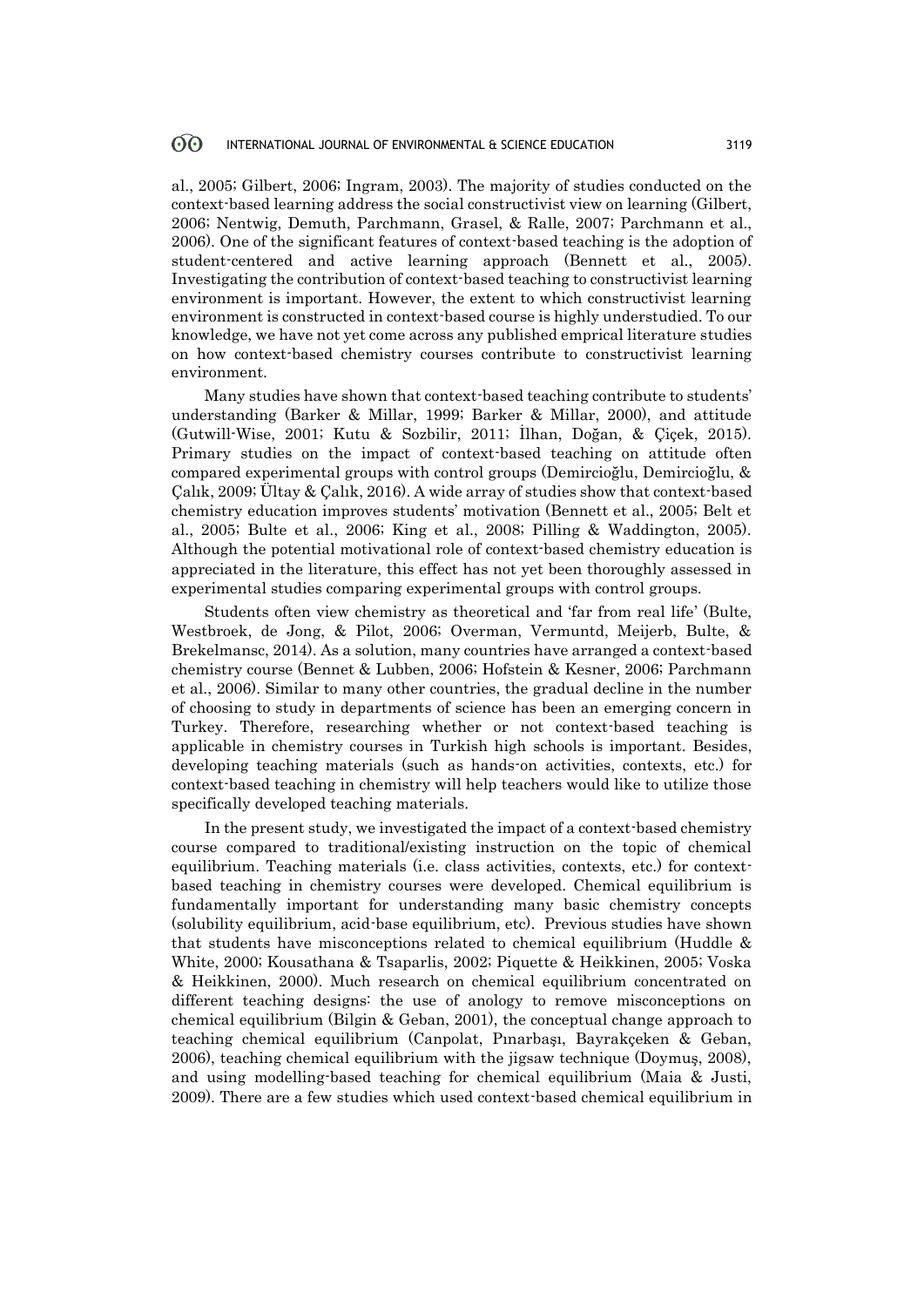high schools. However, only the study by King et al. (2008) compared experiences of a student and her teacher in context-based and concept-based chemistry on chemical equilibrium topic. Hence, more research is essential for a thorough understanding of context-based teaching of chemical equilibrium in high school.

### **Aim of the Study and Research Questions**

The aim of this study is to determine the impact of a context-based chemistry course (CBCC) compared to that of traditional/existing instruction on the topic of chemical equilibrium. The present study aims to answer the following research questions:

- 1. Is there a statistically significant effect of CBCC compared with traditional/existing instruction on students' motivation to learn chemistry for the topic of chemical equilibrium?
- 2. Is there a statistically significant effect of CBCC compared with traditional/existing instruction on students' achievement for the topic of chemical equilibrium?
- 3. Is there a statistically significant effect of CBCC compared with traditional/existing instruction on constructivist learning environment for the topic of chemical equilibrium?
- 4. What are students' views on the effects of the CBCC compared with traditional/existing instruction?

### **Methodology**

### *Research Design*

The research questions of this study were developed according to mixedmethod research design. Both quantitative and qualitative data collection tools were used in this study. Taking research questions and data collection tools into consideration, this study was carried out in accordance with the Embedded Design, one of the mixed-method designs (Creswell & Plano-Clark, 2007; McMillan & Schumacher, 2010).

Quantitative design of this study was carried out according to "quasiexperimental research design". "Nonequivalent groups pretest-posttest control group design" was used (Table 1). In a public high school in 2009-2010 fall semester, context-based chemistry course in the experimental group classes were performed while traditional/existing instruction in the control group classes were performed. When this study was performed, existing instruction was traditional teaching, courses were more teacher centered (i.e. taking notes, solving problem, etc.).

In the qualitative part of this study, students' views on the effects of CBCC were explored. The quantitative data in this study were collected through Chemical Equilibrium Achievement Test (CEAT), Chemical Motivation Questionnaire (SMQ) and Constructivist Learning Environment Test (CLES). The qualitative data for this study were collected by a Student Opinion Questionnaire on Context-Based Course (SOQCBC) consisting of open ended questions.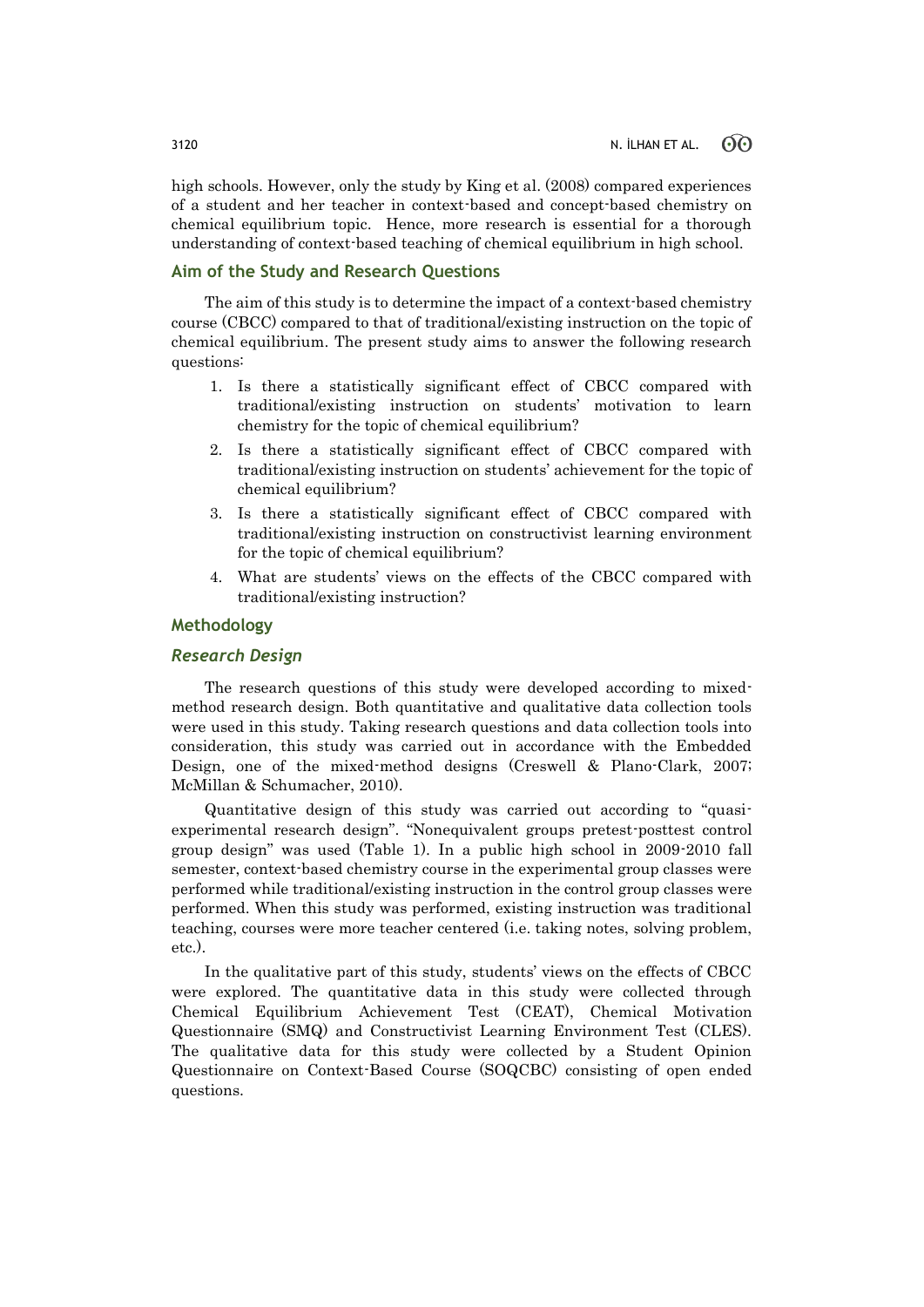| Group                           | Pre-test    | Implementation            | Post-test   |  |  |  |
|---------------------------------|-------------|---------------------------|-------------|--|--|--|
| <b>Experimental Group</b>       | CEAT*       | Context based chemistry   | <b>CEAT</b> |  |  |  |
| High School Classroom           | <b>CMQ</b>  | course                    | <b>CMQ</b>  |  |  |  |
| 11A $(N=28)$                    | <b>CLES</b> |                           | <b>CLES</b> |  |  |  |
| 11D $(N=23)$                    |             |                           | SOQCBC      |  |  |  |
| Control Group                   | CEAT*       | <b>Traditional course</b> | <b>CEAT</b> |  |  |  |
| High School Classroom           | CMQ.        |                           | <b>CMQ</b>  |  |  |  |
| 11B $(N=27)$                    | <b>CLES</b> |                           | <b>CLES</b> |  |  |  |
| 11C $(N=26)$                    |             |                           |             |  |  |  |
| Time (7 weeks; 21 course hours) |             |                           |             |  |  |  |

| Table 1. Research Design of the Study |  |  |  |  |  |  |  |
|---------------------------------------|--|--|--|--|--|--|--|
|---------------------------------------|--|--|--|--|--|--|--|

\*Because students were taking the chemical equilibrium course for the first time, the CEAT was not implemented as pre-test instead student's earlier chemistry marks in their school reports were taken as pre-tests for the chemical equilibrium course.

# *Research Participants*

The sample of this study consisted of 104 grade 11 students, attending four different classes (A, B, C, and D) at a public high school in Erzurum, a city located in Eastern Anatolia Region of Turkey, in 2009-2010 fall semester. Official permissions were obtained from educational directorates for high school students. Convenience sampling method was selected over non-probability sampling methods, since this method provides a relatively more convenient method for study participation (Johnson & Christensen, 2004). Quantitative data collection tools were filled out by 98 students in the study. Qualitative part of the study was carried out only experimental group that was consisted of 51 students.

### **Data Collection Tools**

### *Chemical Equilibrium Achievement Test (CEAT)*

Achievement test was developed for this study. Before the intervention, chemistry course in both experimental and control group were performed throgh traditional/existing instruction. Questions asked in the university entrance exams in Turkey are mostly theoretical (as traditional teaching). This situation was taken into consideration in the preparation of CEAT questions for comparison. CEAT was developed through the following steps; formation of question pool for the test, the selection of questions via the table of specifications (selection of questions), arrangement of the test, and implementation of the test to students, measuring reliability coefficient and material analysis via marking (İlhan, 2010). The reliability and validity analyses of CEAT were conducted. The CEAT consists of 20 questions including question three types of questions; namely, multiple choice (12 questions), fill in the blank (5 questions) and true/false (3 questions). The CEAT was marked out of 100 points. Questions in CEAT were prepared by the researchers as taken in considerations previous literature (Barker, 1994; Sarıçayır, 2007). Opinions of specialists (six teaching staff from the departments of chemistry education in university, two high school teachers with 9 and 17 years experience, respectively) were also consulted to determine the extent of the suitability of the questions for each category in cognitive learning levels based on Bloom's revised taxonomy (Krathwohl, 2002), and the suitability of question types for students. Sample question types and questions are shown in Table 2. The pilot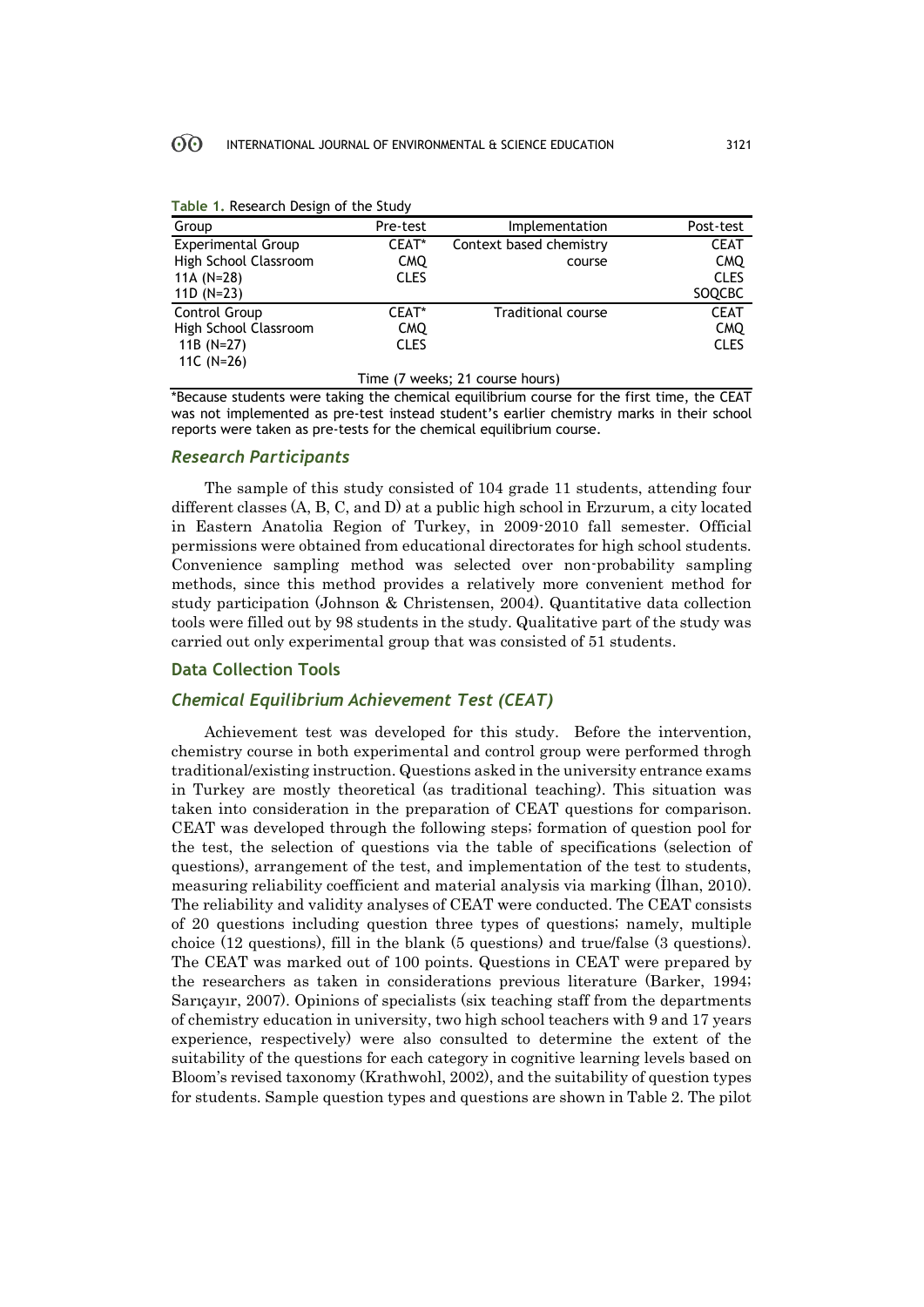CEAT was filled by 64 students in a class where chemical equilibrium was taught. The difficulty and discrimination indexes of each question were measured via item analysis of questions in CEAT (Table 3). These average indexes supported the suitability of administration of CEAT for the study. Also the Kuder-Richardson-20 reliability coefficient of CEAT was measured as 0.70. This measurement also shows that CEAT is reliable (McMillan & Schumacher, 2010, p.188).

**Table2.** Item Types and Sample Items of the Chemical Equilibrium Achievement Test

| Type              |             |             |                 |                                                                            | Sample items                                   |
|-------------------|-------------|-------------|-----------------|----------------------------------------------------------------------------|------------------------------------------------|
| Multiple-choice   |             |             |                 | $CO_{(g)} + H_2O_{(g)} \rightleftharpoons CO_{2(g)} + H_{2(g)} + 151$      |                                                |
|                   |             |             |                 | In the reaction:                                                           |                                                |
|                   |             |             |                 | I. Decreasing heat, II. Increasing volume, III. Adding $CO_{(g)}$          |                                                |
|                   |             |             |                 | Which of the above processes will increase the amount of $CO2(g)$          |                                                |
|                   |             |             |                 |                                                                            | environment?                                   |
|                   | A) Only III | B) I and II | $C$ ) I and III | D) II and III                                                              | E)                                             |
|                   |             |             |                 |                                                                            | $\mathsf{I}$ , $\mathsf{II}$ and $\mathsf{II}$ |
| Fill in the blank |             |             |                 | Equilibrium; is a dynamic process in which observable features remain      |                                                |
|                   |             |             |                 | stable and unobservable occurrences continue in a closed system and        |                                                |
|                   |             |             |                 | at a stable heat                                                           |                                                |
| True/false        |             |             |                 | $(T / F)$ In order for an occurrence to have equilibrium reaction, it does |                                                |
| questions         |             |             |                 | not need to occur in both forward and reverse directions.                  |                                                |

| Item | Difficulty<br>indexes | Discriminati<br>on indexes | Item | Difficulty<br>indexes | Discriminatio<br>n indexes |
|------|-----------------------|----------------------------|------|-----------------------|----------------------------|
|      | 0,92                  | 0,17                       | 11   | 0,72                  | 0,44                       |
| 2    | 0,78                  | 0,44                       | 12   | 0,61                  | 0,33                       |
|      | 0,69                  | 0, 39                      | 13   | 0,28                  | 0,56                       |
| 4    | 0,53                  | 0,28                       | 14   | 0,67                  | 0,33                       |
| 5    | 0,56                  | 0,33                       | 15   | 0,78                  | 0,44                       |
| 6    | 0,58                  | 0, 39                      | 16   | 0,69                  | 0,61                       |
|      | 0,83                  | 0,22                       | 17   | 0,42                  | 0,39                       |
| 8    | 0, 39                 | 0,44                       | 18   | 0,47                  | 0,5                        |
| 9    | 0,67                  | 0,11                       | 19   | 0,5                   | 0,56                       |
| 10   | 0,47                  | 0,61                       | 20   | 0,64                  | 0,17                       |

**Table 3.** Item Analysis of the Chemical Equilibrium Achievement Test

# *Chemistry Motivation Questionnaire (CMQ)*

In this study, CMQ was used to measure students' motivation to learn chemistry. CMQ was originally developed by Glynn et al. (2007). CMQ was previously adapted to the Turkish language in a study by İlhan, Yıldırım and Sadi-Yilmaz (2012). Students' motivation was measured in six dimensions using CMQ, which consists of 22 items, five-point Likert-type. The six dimensions of instrument are intrinsically motivated science learning, extrinsically motivated science learning, relevance of learning science to personal goals, responsibility (self-determination) for learning science, confidence (self-efficacy) in learning science, and anxiety about science assessment. In this study, Cronbach Alpha reliability coefficients for pre-CMQ and post-CMQ were 0.87 and 0.90,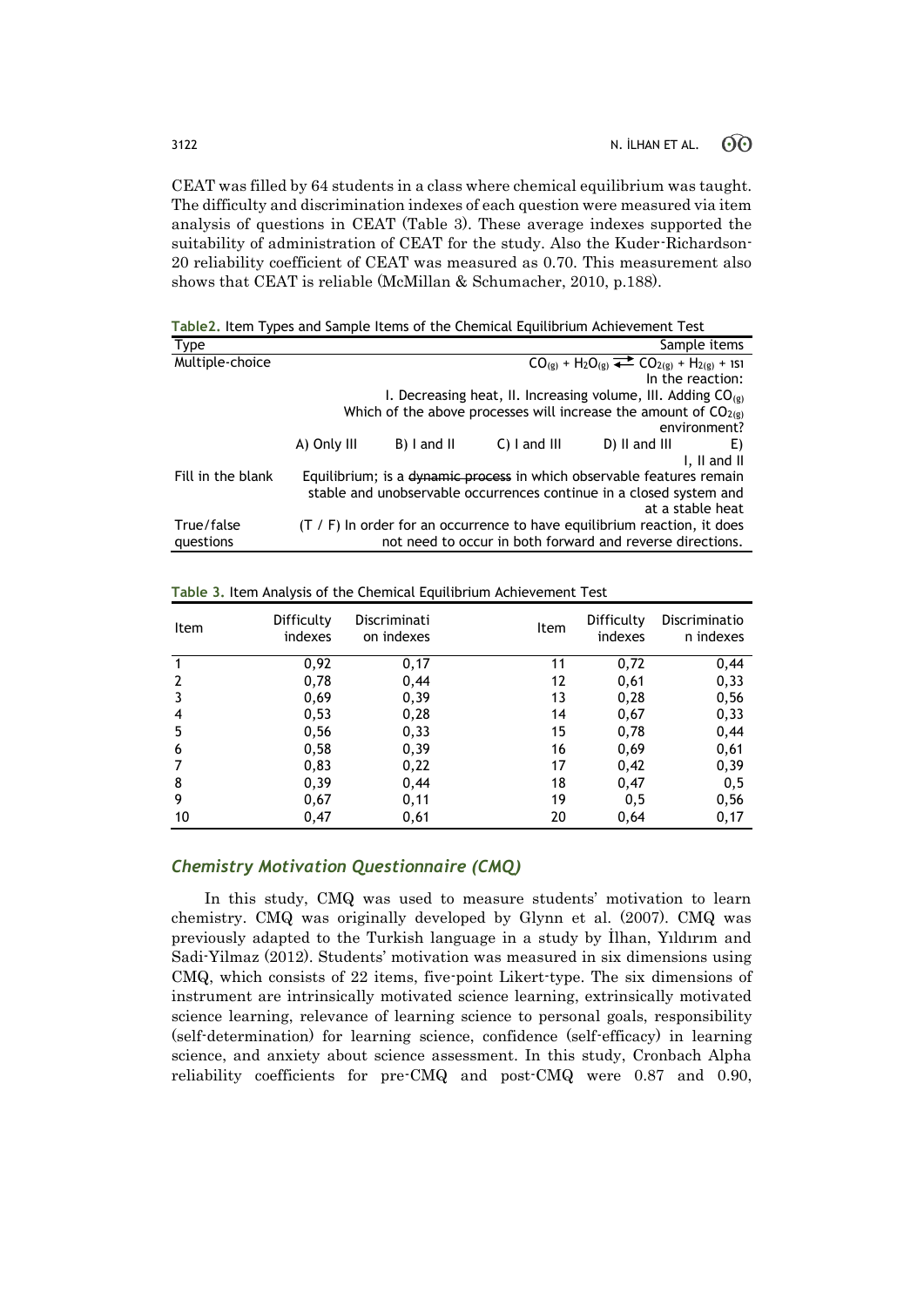respectively. These values suggest high level of reliability for CMQ (McMillan & Schumacher, 2010, p.188).

# *Constructivist Learning Environment Survey (CLES)*

In context-based chemistry course, CLES was used to measure the level of constructivist learning environment. The reliability and validity of CLES was determined by Taylor, Fraser and Fisher (1997) and by Aldridge, Fraser, Taylor and Chen (2000). In a study by Tatar (2007), CLES was adapted to Turkish language. CLES consists of 30 items, five-point Likert-type and five dimensions. Sample items can be seen in Table 4. In this study, the Cronbach Alpha reliability coefficient was measured to be 0.84 for pre-CLES and 0.90 for post-CLES. These values suggest a high level of reliability (McMillan & Schumacher, 2010, p.188).

| $1.4913$ $1.94111910$ $1.01113$ $0.1$ $0.10$ $0.0001$ |                                                           |
|-------------------------------------------------------|-----------------------------------------------------------|
| Component                                             | Sample items                                              |
| Learning about the World                              | I learn about the world outside of school.                |
| Learning about science                                | I learn that science is about creating theories.          |
| Learning to speak out                                 | It's OK for me to ask the teacher `why do I have to learn |
|                                                       | this?'                                                    |
| Learning to learn                                     | I help the teacher to plan what I'm going to learn.       |
| Learning to communicate                               | I get the chance to talk to other students.               |
|                                                       |                                                           |

# **Table 4.** Sample Items of the CLES

# *Student Opinion Questionnaire on Context-Based Course (SOQCBC)*

SOQCBC, developed by the researchers of the present study, was used as a qualitative data collection tool. A review of existing studies on context-based learning was examined (e.g. Bennet et al., 2005; Gilbert, 2006; Kesner, Hofstein, & Ben-Zvi, 1997; King, 2007) prior to the development of SOQCBC. The validity of the SOQCBC was reinforced by taking expert opinion (i.e. five lecturers of the Department of Chemistry Education in a state university). Questions in the SOQCBC consisted of open-ended question formats where students were asked to answer the questions by writing. To maintain anonymity and encourage student participation students were not requested to identify themselves by writing their names on the SOQCBC sheets. The questions of SOQCBC were as follows:

- 1. If any difference occurs between the levels of your attitude toward chemistry after having context-based chemistry courses, please explain the underlying reasons.
- 2. If any difference occurs between your motivation to learn chemistry after having context-based chemistry courses, please explain the underlying reasons.
- 3. Would you like to learn chemistry by traditional/existing instruction courses or by context-based chemistry courses? Why? Please explain.
- 4. How did context-based chemistry courses influence your understanding on the topic of chemical equilibrium? Please explain your positive and negative opinions with reasons.
- 5. What is your opinion on using different evaluation models (e.g. alternative or performance assessment, peer and self-assessment, discussion rubric, etc.) in context-based chemistry courses?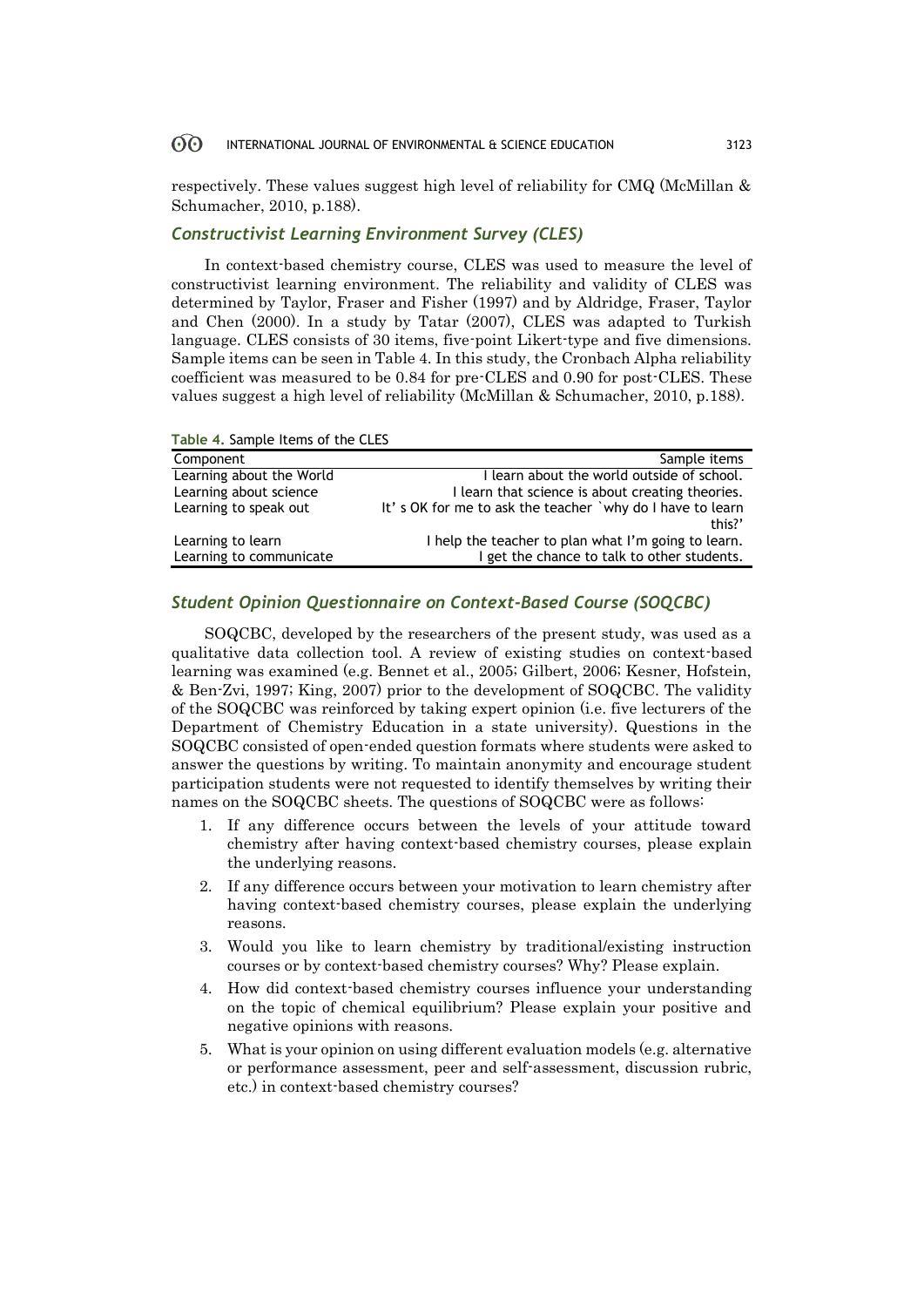6. What is your opinion on your duties and responsibilities assigned to you within the framework of context-based chemistry courses? Please explain.

Have context-based chemistry courses influenced the way you relate your chemistry knowledge learned at school with situations you encounter everyday life? How? Please explain with examples.

### **Data Analysis**

Quantitative data obtained from the CEAT, CMQ and CLES were analyzed using descriptive and predictive statistical methods by using SPSS 16 (Statistical Package for the Social Sciences). The significance level was 0.05. The difference between pre-test data of experimental and control groups were analyzed via independent samples t-test. The differences between pre-test scores of both groups were covariated and the difference among post-test scores were analysed via analysis of covariance (ANCOVA) (McMillan & Schumacher, 2010).

Qualitative data were analyzed by content and descriptive analysis. In the data analysis, qualitative data analysis software (NVivo) was used, (QSR Int., 2008 NVivo enables analysis of qualitative data without jeopardizing data richness (Bazeley & Richards, 2000).

### **Implementation**

For teaching the topic of chemical equilibrium according to CBCC, first, teaching materials (i.e. context, assignments, activities, etc.) were prepared. Then, CBCC was conducted by using materials (Table 5) for 7 weeks (21 lesson hours). Steps for material preparation and implementation are explained below.

| Table 5, Content of Context Dasca Chemical Equitibilian Codiscs |                                                        |                                                                                                |  |  |  |  |  |
|-----------------------------------------------------------------|--------------------------------------------------------|------------------------------------------------------------------------------------------------|--|--|--|--|--|
| Contexts                                                        | Assignments                                            | Activities                                                                                     |  |  |  |  |  |
| • Carbon dioxide<br>equilibrium in the<br>atmosphere            | • Sunglasses<br>• Carbon dioxide<br>equilibrium in the | • Discuss the carbon dioxide<br>equilibrium in the atmosphere<br>• Greenhouse gases and carbon |  |  |  |  |  |
| • Greenhouse gases and<br>carbon dioxide<br>• Haber Process for | blood<br>• Nobel Prize                                 | dioxide<br>• Taste of coke                                                                     |  |  |  |  |  |
| ammonia production                                              | $\bullet$ Chicken egg                                  | • Haber Process for $NH3$<br>production<br>• Chameleon liquid                                  |  |  |  |  |  |

**Table 5.** Content of Context-based Chemical Equilibrium Courses

Appendix 1 shows the sample of 'context' and 'activity' of context-based chemistry courses for the topic of chemical equilibrium.

- $\bullet$  11<sup>th</sup> grade chemistry curriculum (2009-2010 in fall semester), students' textbooks and annual plans were examined.
- Before implementation, informal interviews were held with the teachers for the purpose of determining the topic content, attainments and duration.
- Science and chemistry school curricula were reviewed in order to gather information on the extent of students' past knowledge in previous years as well as possible future knowledge on the topic of chemical equilibrium.
- Special attention was paid to the preparation of activities (e.g. context, assignments, homework project, in-class discussions, and laboratory studies, etc.) which can help students relate to daily life for CBCC.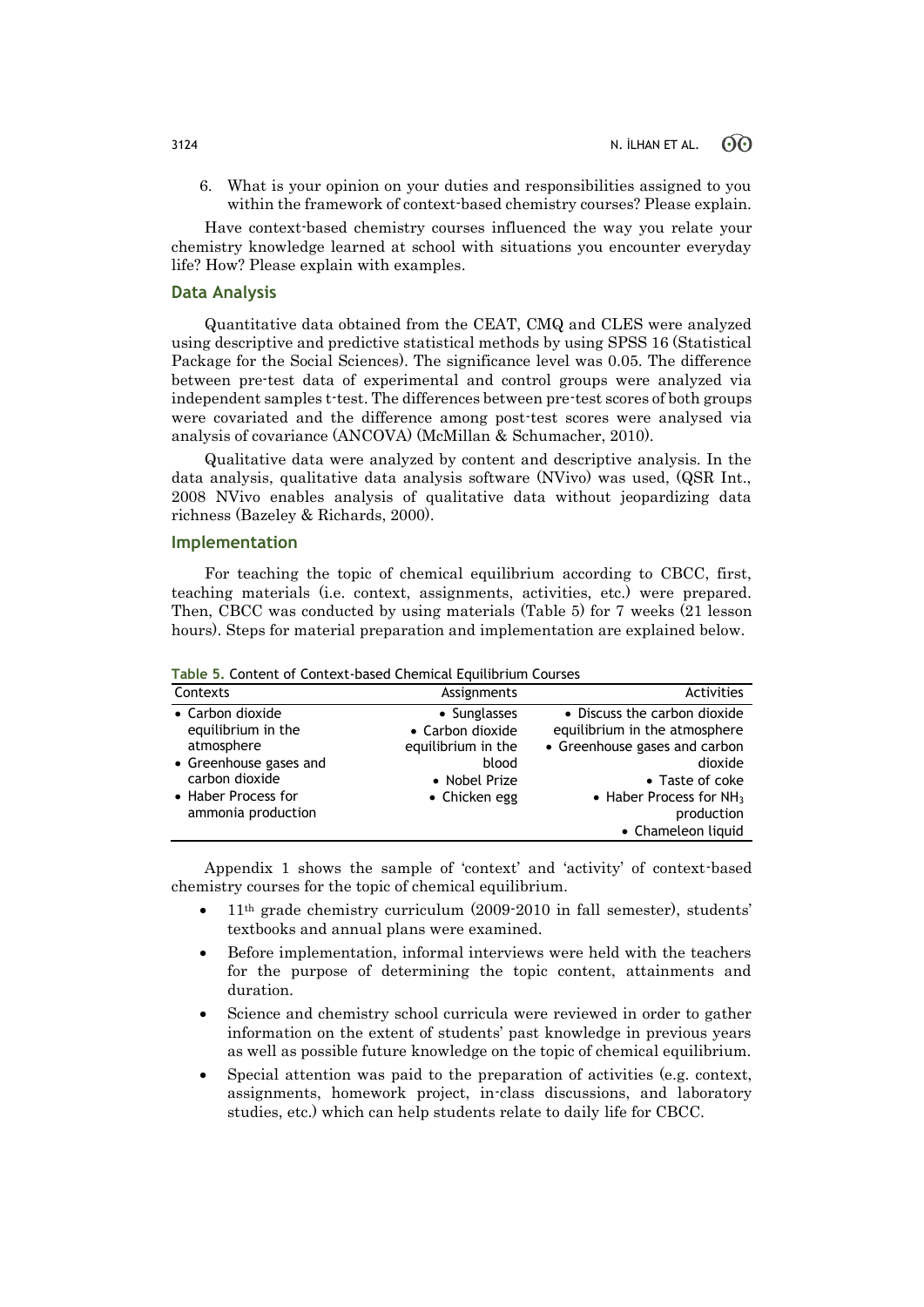- Gilbert's (2006) context criteria were taken into consideration while preparing contexts. Furthermore, teaching materials appropriate for CBCC (i.e. contexts, activities, etc.) were developed using high school and university chemistry textbooks, articles, CBCC materials from other countries, and various web sites (e.g. ACS, 1998; Howald, 1999; Petrucci & Harwood, 2002; UYSEG, 2000). CBCC materials and lessons were conducted as Salter materials (UYSEG, 2000).
- While developing CBCC materials, expert opinions were taken from ten lecturers and five postgraduates from Department of Chemistry and Department of Chemistry Education in order to evaluate the suitability of the context based chemical equilibrium course. Necessary amendments were then made on the teaching materials.
- Before CBCC implementation, a seminar on CBCC was given to two chemistry teachers (a male and a female) who work at high school to carry out CBCC. The first teacher was a university graduate with 17 years of experience whereas the second teacher had a master's degree with 9 years of experience.
- Students in high school were given information about the process of CBCC. After the debriefing, interventions were performed.
- As explained in literature (Bennett, Lubben, & Hogarth, 2007; Demircioğlu, Dinç & Çalık, 2013; King & Ritchie, 2013), context was presented by teachers before giving the concepts at the beginning of CBCC. This was done to stimulate a need-to-know feeling for students.
- Contexts were presented as slides (PowerPoint) to students by teachers and they were also distributed as handouts. In implementation of CBCC, chemical equilibrium topic was inquired of by using contexts. And then activities were performed (Table 5).
- Classroom activities were performed in student groups. Student understanding of activities and contexts was reinforced by encouraging the students to explore chemistry textbooks under teacher guidance. Then, the topic of chemical equilibrium was explained by chemistry teacher.

After lectures, assignments were given to students. Students prepared their assignment and presented their work in the classroom. 'Self-assessment and group-member assessment scale', 'project and presentation assessment', 'rubric' were carried out.

### **Results**

# *Findings obtained from CEAT, CMQ and CLES*

Pre-CEAT, pre-CMQ and pre-CLES scores of experimental and control groups were compared via independent samples t-test (Table 6). After controlling for the pre-test scores of the experimental and control groups, the post-test scores were compared via the ANCOVA (see Table 8).

According to pre-CEAT results, the mean score for the control group  $(M =$ 60.84) was higher than the experimental group  $(M = 59.08)$  (Table 6). However, no statistically significance at the level of 0.05 was found between the pre-CEAT scores of the experimental and control groups,  $t_{96}$  = -0.577, p>.05. After CBCC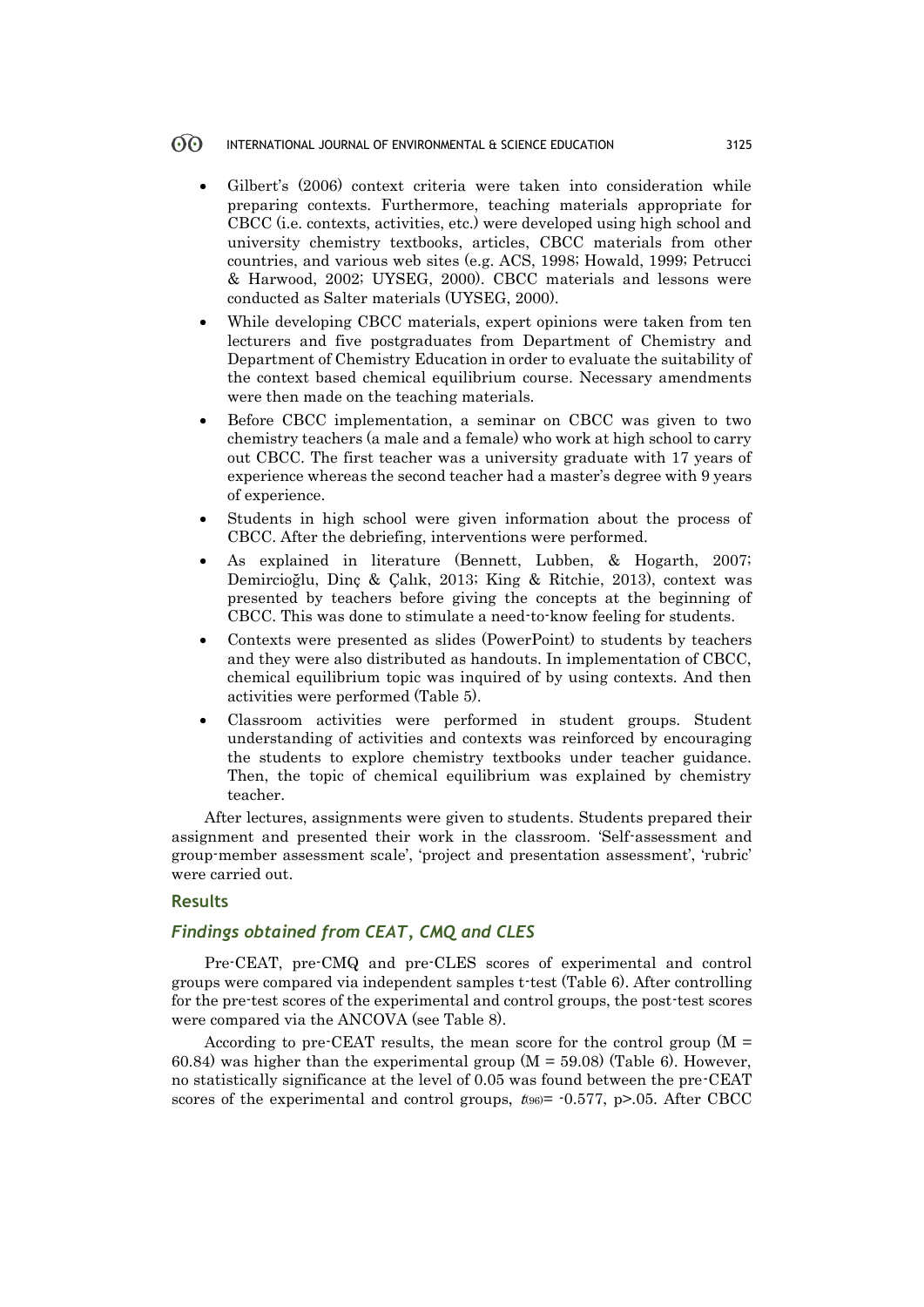implementation, the post-CEAT scores of the experimental group  $(M = 70.25)$  were found to be higher than those of the control group  $(M = 62.10)$  (Table 8). Depending on ANCOVA results, the mean revised post-CEAT scores of students (M = 70.54) in the experimental group (CBCC) was significantly higher than control group (M = 61.8),  $F(1, 95) = 13.97$ ,  $p \le 0.05$ ,  $p^2 = 0.128$ . Partial  $p^2$  of 0.128 indicates a moderate effect size according to Cohen (1988).  $\eta^2$  >.010 indicates a small effect size;  $\eta^2$  >.059 indicates a moderate effect size; and  $\eta^2$ >.138 represents a large effect size. As such, the effect of CBCC is moderate to large (Cohen, 1988).

| Scale       | Groups       | Ν  | Mean  | SD    |          |      |
|-------------|--------------|----|-------|-------|----------|------|
| <b>CEAT</b> | Experimental | 48 | 59.08 | 15,09 | $-0.577$ | .565 |
|             | Control      | 50 | 60.84 | 15,02 |          |      |
| <b>CMQ</b>  | Experimental | 50 | 3.57  | 0.60  | 0.188    | .851 |
|             | Control      | 47 | 3.55  | 0.52  |          |      |
| <b>CLES</b> | Experimental | 50 | 3.723 | 0.59  | 0.615    | .540 |
|             | Control      | 49 | 3.652 | 0.45  |          |      |
|             |              |    |       |       |          |      |

**Table 6.** Independent Samples t-test Results for Pre-test Scores of CEAT, CMQ and CLES

\*Experimental: Context based chemistry course, Control: Traditional course, SD: Standard Deviation

\*Since students did not take the course on the topic of chemical equilibrium, CEAT was not used as pre-test, instead students' previous semester chemistry grade scores were accepted as pre-test.

Descriptive statistics for CEAT, CMQ and CLES are presented in the Table 7.

|             |              |       | Post-test |                           |
|-------------|--------------|-------|-----------|---------------------------|
| Scale       | Groups       | Mean  | SD        | <b>Corrected Means</b>    |
|             |              |       |           | of Post-test After ANCOVA |
| <b>CEAT</b> | Experimental | 70.25 | 11.2      | 70.54                     |
|             | Control      | 62.10 | 13.55     | 61.8                      |
| <b>CMQ</b>  | Experimental | 3.83  | 0.50      | 3.83                      |
|             | Control      | 3.36  | 0.58      | 3.34                      |
| <b>CLES</b> | Experimental | 3.825 | 0.583     | 3.819                     |
|             | Control      | 3.584 | 0.587     | 3.590                     |

**Table 7.** Descriptive Statistics for CEAT, CMQ and CLES

Experimental: Context based chemistry course, Control: Traditioanal course, SD: Standard Deviation

The mean score of the experimental group  $(M = 3.57)$  was slightly higher than the average of the control group  $(M = 3.55)$  according to pre-CMQ (see Table 7). However, no statistically significant difference was found between the average pre-CMQ scores of the experimental and control groups (p>.05),  $t_{(95)} = 0.188$ , p> .05. After interventions of CBCC, post-test CMQ scores of the experimental group  $(M = 3.83)$  were found to be higher than that of the control group  $(M = 3.36)$  (Table 7). According to ANCOVA results (Table 8), the revised average post-test CMQ scores of the experimental group (3.83) was statistically higher than that of the control group,  $F(1, 91) = 33.063$ ,  $p \le 0.00$ ,  $p^2 = 0.267$ . Partial  $p^2$  of 0.267 indicates a large effect size (Cohen, 1988).

The pre-CLES scores revealed that the mean score of the experimental group  $(M = 3.723)$  was higher than that of the control group  $(M = 3.652)$  (Table 6).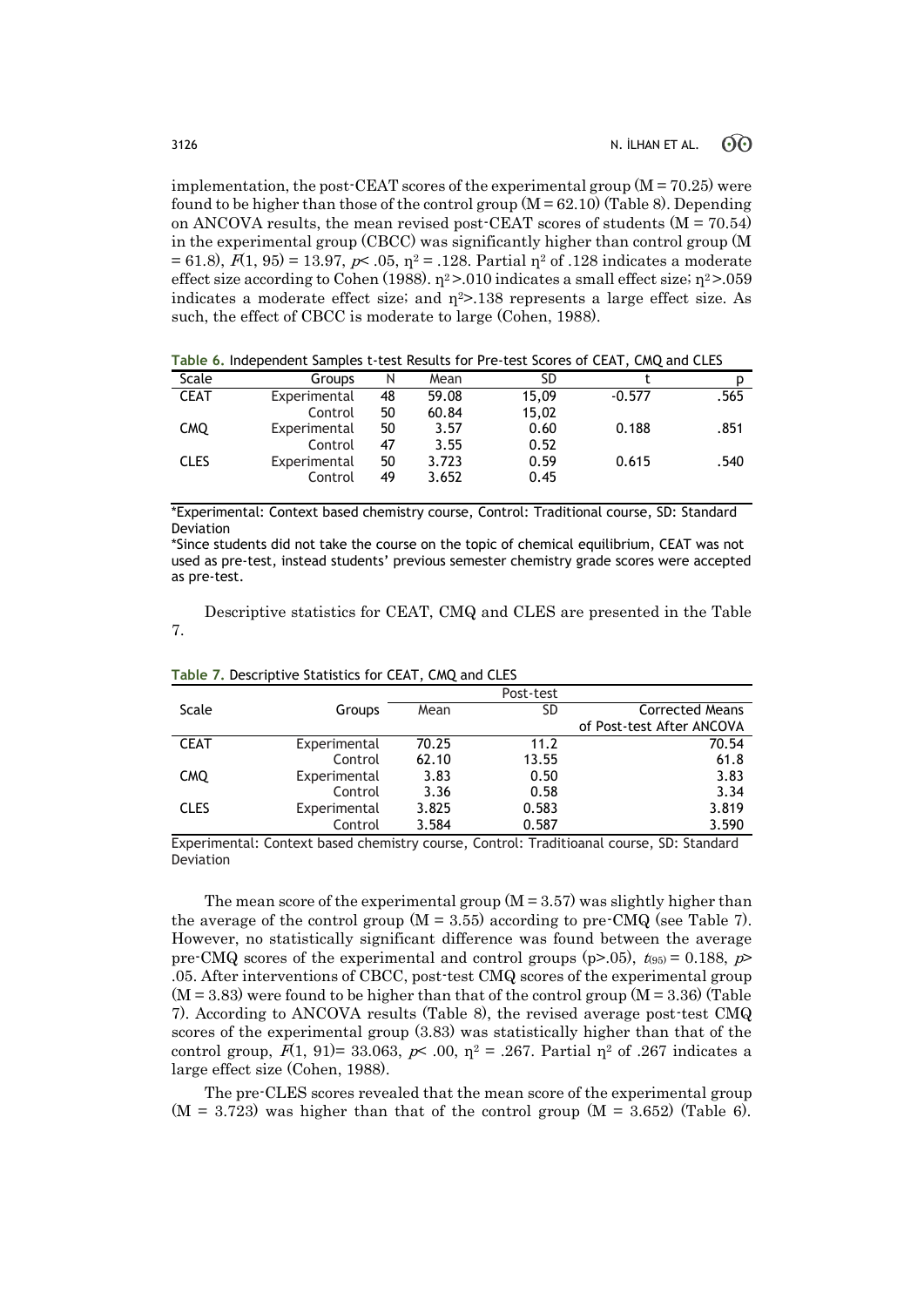However, there was no statistically significant difference between the mean pre-CLES scores of the experimental and control groups,  $t_{.97} = 0.615$ , p>,05. After the CBCC interventions, the post-CLES scores of the experimental group  $(M = 3.825)$ was found to be higher than that of the control group  $(M = 3.584)$  (Table 7). According to the results of ANCOVA (Table 8), the mean revised post-CLES in the experimental group (3.819) was statistically significant higher than the control group (3.590),  $F(1, 90) = 4.630$ ,  $p \lt 0.05$ ,  $\eta^2 = 0.049$ . Partial  $\eta^2$  of 0.49 indicates a small effect size (Cohen, 1988).

Since the significant difference between revised post-CLES scores was in favor of the experimental group, it can be concluded that experimental group had better a constructivist learning environment compared to the control group.

| Scale       | Source             | Sum of<br>Squares | DF | Mean<br>Squares | F.     | Significance<br>Level (p) | <b>Effect Size</b><br>(Partial Eta |
|-------------|--------------------|-------------------|----|-----------------|--------|---------------------------|------------------------------------|
|             |                    |                   |    |                 |        |                           | Squared, $\eta^2$ )                |
| <b>CEAT</b> | <b>Pre Test</b>    | 2274.91           | 1  | 2274.91         | 17.14  | .000                      | .153                               |
|             | Groups             | 1854.83           | 1  | 1854.83         | 13.97  | .000                      | .128                               |
|             | Error              | 12610.59          | 95 | 132.74          |        |                           |                                    |
|             | Total              | 16512.17          | 97 |                 |        |                           |                                    |
|             | Corrected<br>Total |                   |    |                 |        |                           |                                    |
| <b>CMQ</b>  | <b>Pre Test</b>    | 12.472            | 1  | 12.472          | 75.500 | .000                      | .453                               |
|             | Groups             | 5.462             | 1  | 5.462           | 33.063 | .000                      | .267                               |
|             | Error              | 15.032            | 91 | 0.165           |        |                           |                                    |
|             | Total              | 32.788            | 93 |                 |        |                           |                                    |
|             | Corrected          |                   |    |                 |        |                           |                                    |
|             | Total              |                   |    |                 |        |                           |                                    |
| <b>CLES</b> | <b>Pre Test</b>    | 7.605             | 1  | 7.605           | 29.056 | .000                      | .244                               |
|             | Groups             | 1.212             | 1  | 1.212           | 4.630  | .034                      | .049                               |
|             | Error              | 23.558            | 90 | 0.262           |        |                           |                                    |
|             | Total              | 32.499            | 92 |                 |        |                           |                                    |
|             | Corrected<br>Total |                   |    |                 |        |                           |                                    |

**Table 8.** ANCOVA Results for CMQ's Post-test Scores

# *Findings Obtained from SOQCBC*

After content and descriptive analyses, the findings obtained from SOQCBC were presented under five headings. The quotations are taken from SOQCBC.

# I) Effect of CBCC on Students' Attitude and Motivation Towards Chemistry

Student opinions were taken from the experimental group at the end of CBCC. The first two questions of the SOQCBC were about attitudes towards chemistry and motivation to learn chemistry.

Of the 46 students answering the SOQCBC, 27 students (58.7%) stated that their attitudes toward chemistry increased while 7 of them (15.21%) stated that their attitudes declined. Twelve students (26.06%) stated that there was no change in their attitudes toward chemistry. Twenty-three students stated that there was an increase in their motivation to learn chemistry whereas 21 students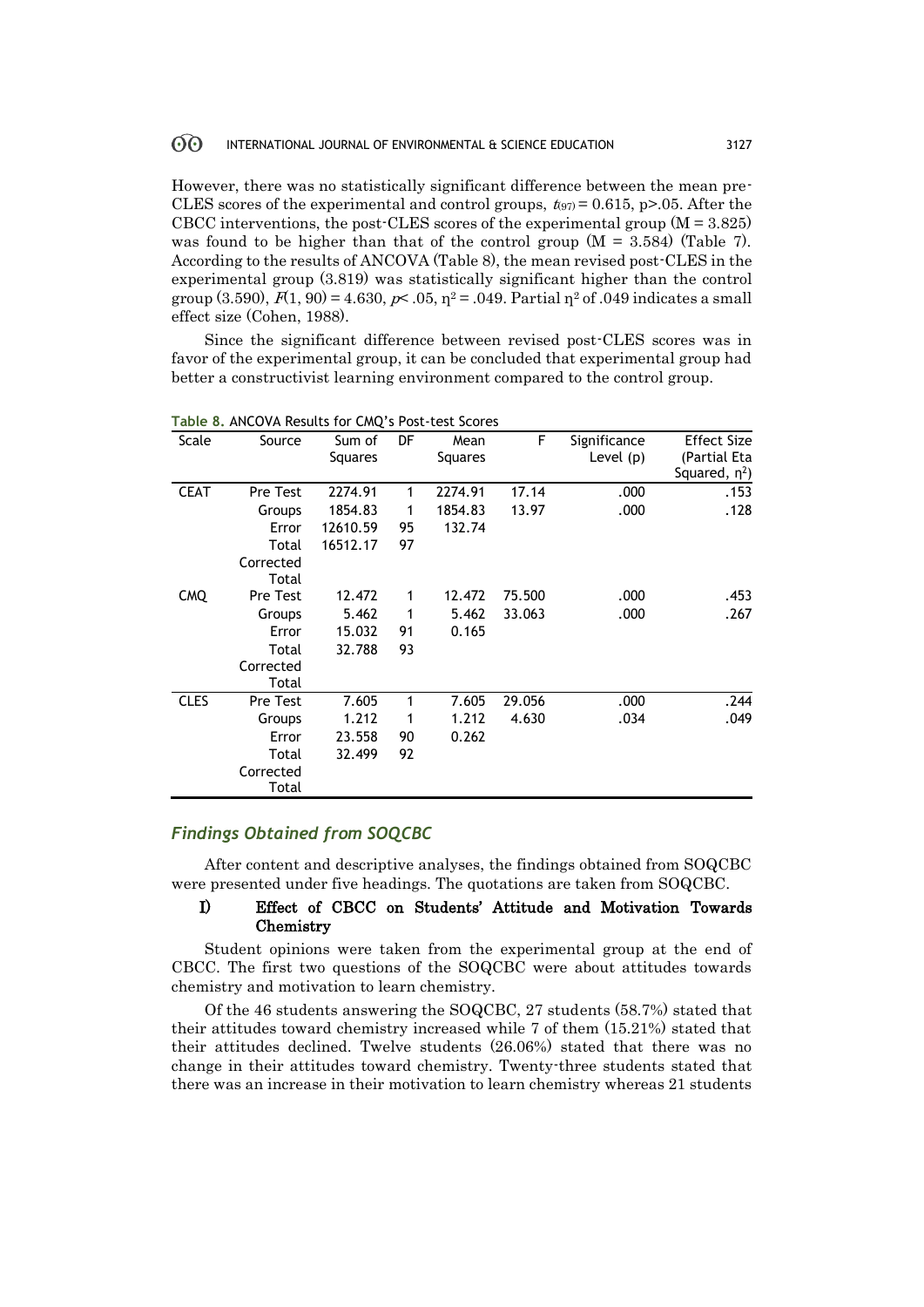stated that there was no change in their motivation to learn chemistry, and 2 of them stated that their motivation to learn chemistry declined.

Student opinions on the underlying of the change in their attitude and motivation to learn chemistry were classified as sub-titles and the frequency of these reasons are presented in Table 9.

| Table 9. Students' Views about the Effects of the CBCC |  |  |  |
|--------------------------------------------------------|--|--|--|
|--------------------------------------------------------|--|--|--|

|                                                          |                                                                                                                                                                                                                                                          | Frequency       |
|----------------------------------------------------------|----------------------------------------------------------------------------------------------------------------------------------------------------------------------------------------------------------------------------------------------------------|-----------------|
|                                                          | Practice of chemistry topics, the relationship between<br>chemistry and real life is revealed, concretize the theoretical<br>concepts of chemistry                                                                                                       | 20              |
|                                                          | Chemical concepts are better understood; learning of<br>concepts are highly memorable                                                                                                                                                                    | 16              |
| Effect of CBCC on students'<br>motivation to learn       | Students are active in relation to daily life; there are<br>activities, projects, research assignments etc.                                                                                                                                              | 13              |
|                                                          | Lessons are more enjoyable and fun                                                                                                                                                                                                                       | 9               |
|                                                          | Being unable to get accustomed to the method, unable to<br>understand the topic                                                                                                                                                                          | 8               |
|                                                          | Better understanding of chemical topics in CBCC                                                                                                                                                                                                          | 12              |
| traditional instruction<br>and both instruction          | Student-centered activities related to everyday life (Projects,<br>activities, discussions) in CBCC                                                                                                                                                      | 11              |
|                                                          | Acquired information being highly memorable in CBCC                                                                                                                                                                                                      | 8               |
| $(1=1)$                                                  | More enjoyable and fun classes in CBCC                                                                                                                                                                                                                   | 7               |
| Reason of student prefer CBCC                            | The idea of CBCC being an inappropriate method in the<br>process of studying for university entrance exams (a waste of<br>time, doing less tests, etc.)                                                                                                  | 5               |
| $(f=31),$<br>$(1-8)$                                     | Being accustomed to traditional methods (I am used to<br>teacher's lecturing lessons)                                                                                                                                                                    | 5               |
| Student-centered Assessment and<br>evaluation in<br>CBCC | Having a positive attitude towards performance assessment/<br>alternative assessment and evaluation; the necessity to use<br>performance evaluation in classes; this type of assessment and<br>evaluation helps students see and correct their mistakes. | 29              |
|                                                          | Having a negative attitude towards performance evaluation<br>and peer assessment (grading is unfair, etc.)                                                                                                                                               | 6               |
|                                                          | Encouraging students to come to class prepared, do research<br>and learn.                                                                                                                                                                                | $\overline{23}$ |
|                                                          | Raising students' consciousness of responsibility                                                                                                                                                                                                        | 22              |
| education in<br>CBCC                                     | Teachers lecturing less causes problems                                                                                                                                                                                                                  | 10              |
|                                                          | Not suitable for the process of studying for university entrance<br>exams                                                                                                                                                                                | 9               |

As seen in Table 9, the most frequent reasons (20 statements) behind the increase students' level of attitude and motivation are as follows: 'practicing chemistry topics, examining the relationship between chemistry and everyday life, and enabling of students to solidify the theoretical concepts of chemistry'.

Sample quotation is as follows:

D12: "Before the chemistry lesson was taught with CBCC, chemical concepts were very abstract to me and very difficult to visualize in my mind. However, after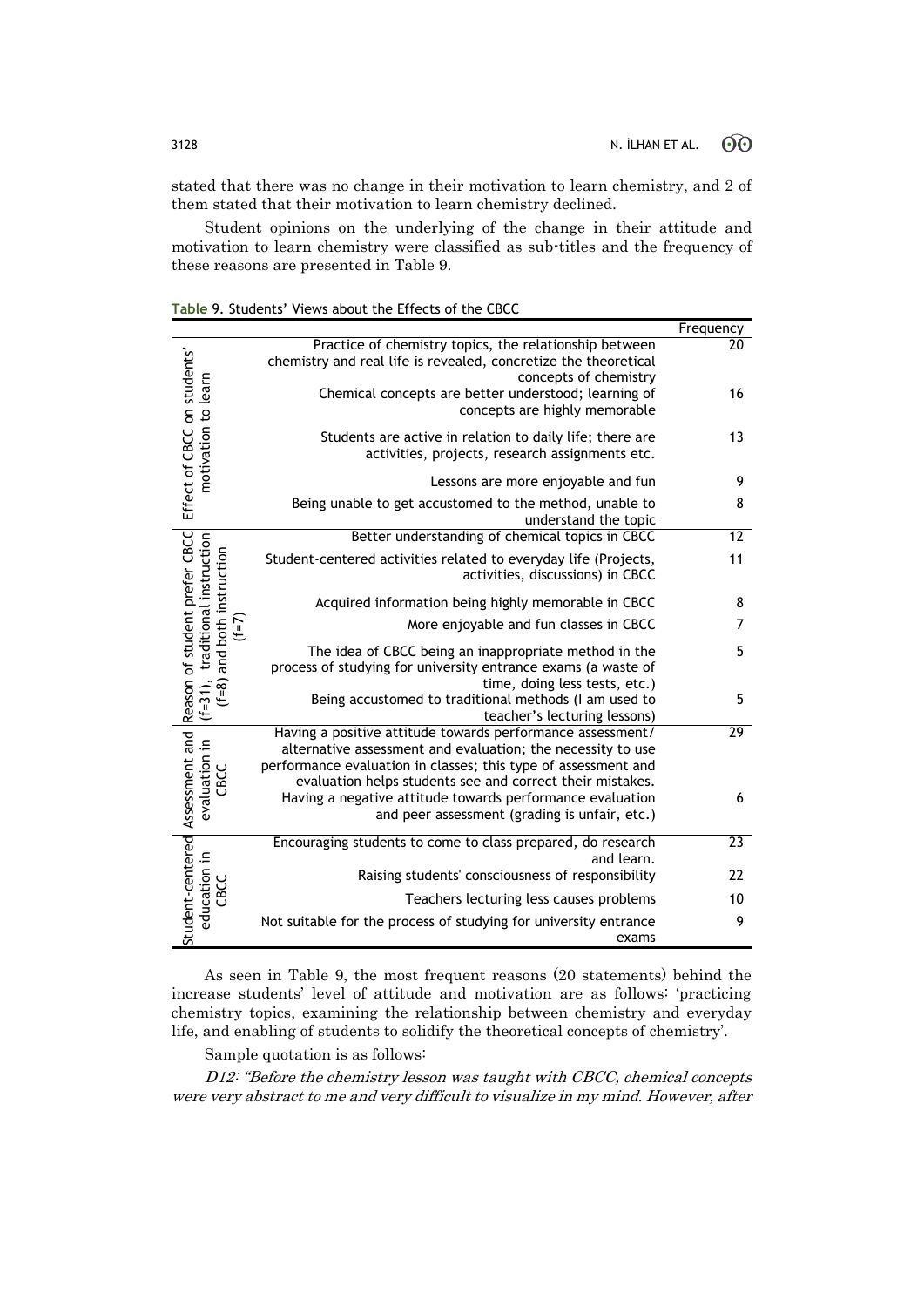CBCC, everything makes more sense. I started to identify chemistry with daily life and I can understand it much better and love it more."

There are some sample statements (8 statements) obtained from students' opinions indicating the reason why CBCC influences their attitude and motivation to learn chemistry negatively, which is: 'being unable to get accustomed to the method and unable to understand the topic'.

Sample quotation is as follows:

D7: "It was an unfamiliar method so I got confused. I think it would be much better if we had done tests and developed our knowledge instead of those activities. However, I think if this method was used at  $10<sup>th</sup>$  grade, it would have been much more efficient."

### II) Reasons Why Students Prefer CBCC or Traditional/Existing Instruction

The third question in the SOQCBC was aimed to reveal student opinions on why they prefer CBCC or traditional/existing instruction. 67% of students (31 Students) participating in CBCC preferred the use of CBCC in classes, whereas 17.4% (8 Students) preferred traditional/existing instruction, and 15.2% stated that both courses could be used (Table 9). The highest frequency (12) among the reasons why students preferred CBCC is the idea of 'better understanding of chemical topics'. Another important reason why students preferred CBCC is because they could 'relate the topics with daily life and learn by doing research projects, activities, and discussions'. Furthermore, according to other opinions what students have learned with CBCC is highly memorable, and classes are fun.

Sample quotation is as follows:

D18: "We are encouraged to come to class more prepared in CBCC because getting 100 points in the exam by memorizing is temporary. You will forget it in two weeks. However, when you relate the topics with real life, it is much easier and more valuable because we search for it to learn by our efforts."

On the other hand, students preferring traditional/existing instruction argue that CBCC is not suitable in the process of studying for university entrance exams, and that students can learn better by traditional/existing instruction.

Sample quotations are as follows:

A4: "I think a teacher lecturing in a class is more logical because doing experiments, discussions or activities are a waste of time. Besides, if you do not know anything about a topic, doing activities will not bring you anything."

A6: "I think it is more efficient with traditional approaches because when we do more tests, we will become more prepared for the university entrance exams."

Sample quotation from students' opinions favoring both teaching is as follows:

D5: "Doing activities is fine in a sense but less lecturing by a teacher is not suitable. Both instruction should be used equally."

# III) How Does CBCC Influence Student Learning of the Chemical Equilibrium?

The fourth question in the SOQCBC aimed to reveal student opinions on the impact of CBCC on student understanding of the chemical equilibrium. 91.1% (41 students) of students in the experimental group stated that CBCC influenced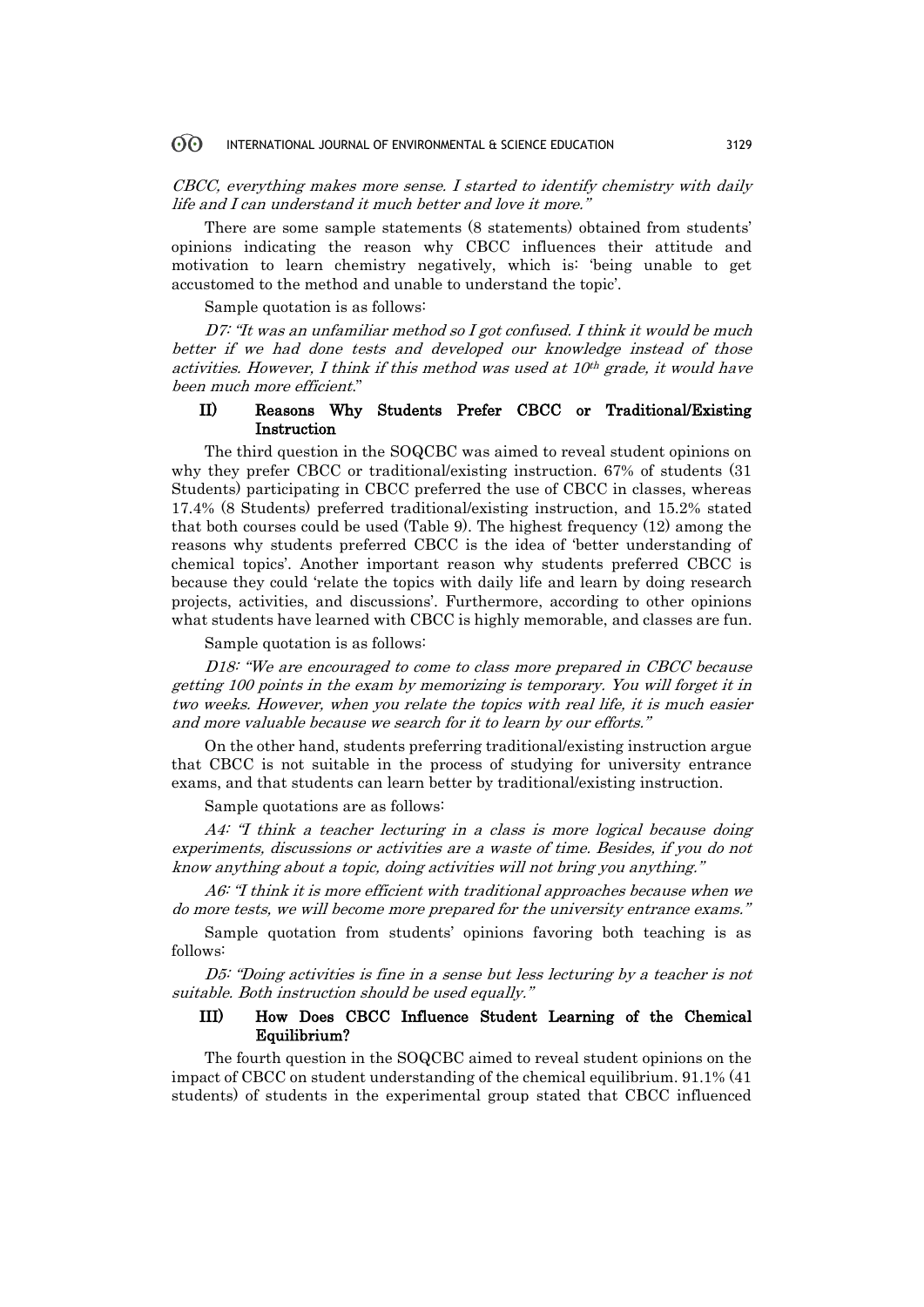their understanding chemistry topics in a positive manner, whereas 8.8% (4 students) expressed a negative opinion.

Sample quotation are as follows:

A21: "CBCC had a positive impact. We learn more effectively and permanently both by our own observations and efforts and thanks to the contexts presented in everyday life situations."

Sample quotation is as follows:

A3: "Activities had a positive impact on my eagerness to learn but if the teacher's lecturing lasted longer it would be much better. I think without a teacher's lecturing I cannot learn well."

### IV) Student Opinions on Student-Centered Teaching, Assessment and Evaluation Used in CBCC

The fifth question in the SOQCBC aimed to reveal student opinions on assessment and evaluation in CBCC courses. 35 student opinions on assessment and evaluation in CBCC were classified into two groups (Table 9). Twenty-nine students expressed positive opinions, whereas 6 of students expressed negative opinions. The reasons why students had positive opinions towards assessment and evaluation in CBCC were that CBCC helped them to see and correct their mistakes. On the other hand, negative opinions stated that including peer assessment grades into written and oral exam grades was not fair.

Sample quotations regarding assessment and evaluation, and studentcentered education in CBCC classes are as follows:

D11: "I completely support the activities to count for my verbal grade. The activities encourage us to do research and they are much more useful. It is a good practice to evaluate ourselves and our group members."

D15: "Evaluation models are not right because in group work, students give each other high marks even when somebody's performance is bad."

The sixth question in the SOQCBC aimed to obtain student opinions on the duties and responsibilities assigned to students and teachers in CBCC. Students' positive and negative opinions and reasons were classified in two groups (Table 9). Students' positive opinions on student-centered education involved the ideas that student-centered education encourages class attendance, doing research and learning  $(f=23)$ , and that it raises students' consciousness of responsibility  $(f=22)$ . Students' negative opinions about student-centered education in CBCC classes were as follows: teachers' lecturing less is problematic  $(f=10)$ , and it is not suitable for students preparing for university entrance exams (f=9)

# V) Student Opinions on the Connection between Chemistry Topics and Daily Life

The seventh question aimed to reveal student opinions on relating chemical topics to daily life in classrooms where CBCC were performed. Opinions about the extent of students' relating chemistry topics to daily life were revealed by using the answers obtained from other questions in the SOQCBC. Thirty-four students (73.9%) expressed that CBCC enabled them to relate their knowledge of chemistry to daily life situations while 8 students (17.4%) expressed that CBCC did not help them to relate their knowledge of chemistry to daily life situations. Four students (8.7%) did not express any opinions.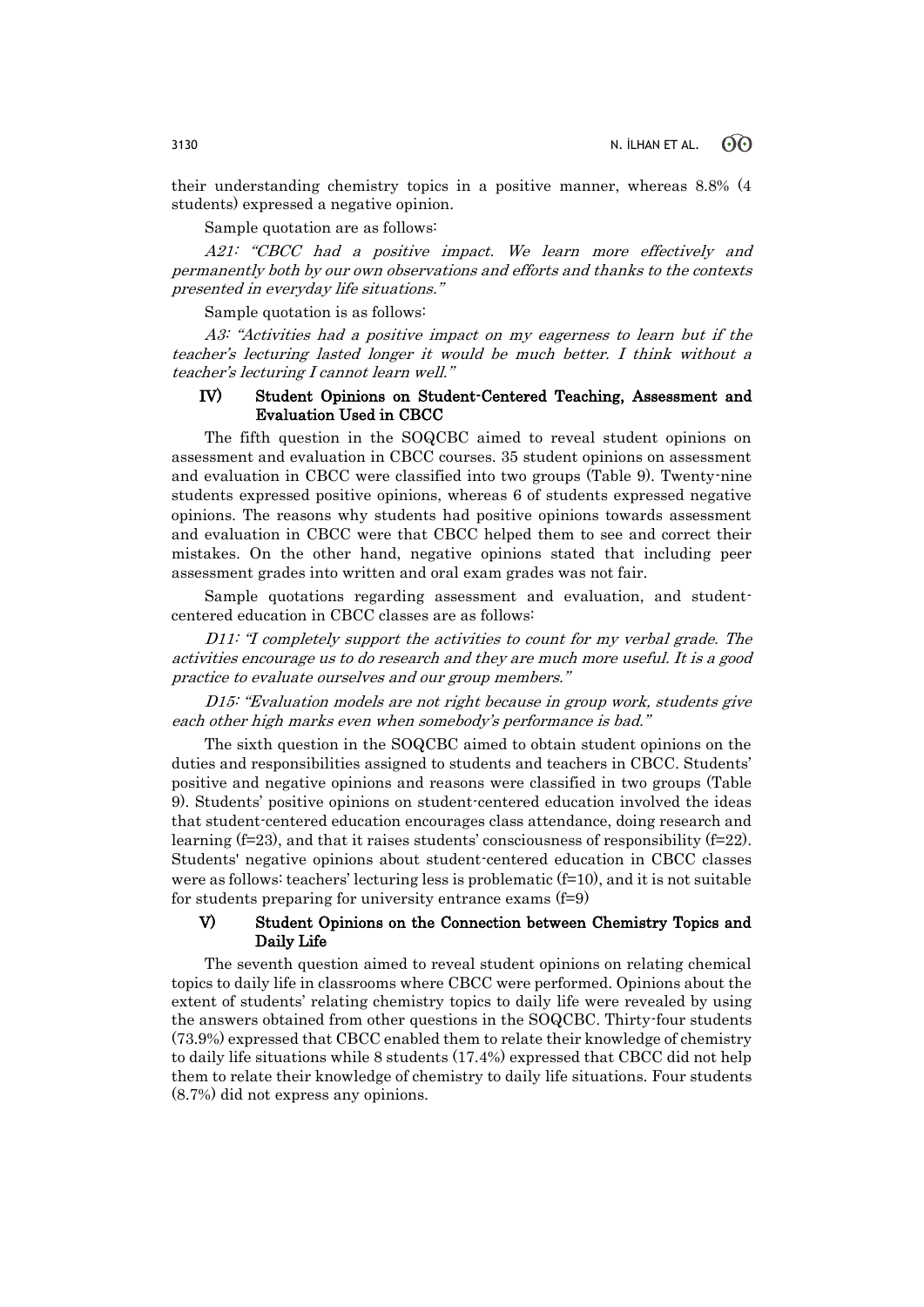### **Discussion and Conclusion**

In this section, the impact of context-based chemical equilibrium course unpicked in the current study is discussed and relevant conclusions are made.

### *Effect of CBCC on Students' Achievement*

In this study, the impact of CBCC on students' academic achievement were examined via findings obtained by CEAT. When post-CEAT scores were compared via ANCOVA, CBCC contributed more to students' success than existing/traditional instruction did.

The results of this study support the results of previous studies on the positive effects of context-based teaching on students' achievement (e.g. Ingram, 2003; Bennett & Lubben, 2006; Demircioğlu, Demircioğlu & Çalık, 2009; Gutwill-Wise, 2001; Kutu & Sözbilir, 2011).

On the other hand, the topic of chemical equilibrium is one of the most difficult topics to learn in comparison with other chemistry topics (Morgil, Erdem, & Yilmaz, 2003). Therefore, CBCC could be regarded as more efficient than traditional/existing instruction. In a smaller-scale study by Banks (1997), it was explained that context-based approach to teaching ideas on chemical equilibrium was more effective. In another study by Holman and Pilling (2004) it was also shown that context-based teaching made teaching chemical thermodynamics topic more comprehensible. As for the qualitative results of SOQCBC regarding students' academic success, the majority of students (91%) stated that they could learn chemistry concepts better with CBCC, and that concepts were highly memorable. It seemed clear that contexts used in CBCC were effective in learning new material as well as retaining knowledge on the learned materials.

Instead of directly offering concepts to students as currently done in traditional teaching, in CBCC concepts are presented with context. Hence, CBCC students often find learning chemistry relatively easier. We can say that contexts, activities and assignments have important role in CBCC. According to student opinions, it can be concluded that CBCC enabled students to learn chemistry concepts better than traditional/existing instruction did. Relevant studies in the literature showed that context-based teaching provides a much more memorable instruction than traditional teaching does (Choi & Johnson, 2005; Demircioğlu, Demircioğlu & Çalık, 2009). Minimal lecturing done by teachers in CBCC was often the underlying reason for negative student opinions on the impact of CBCC on learning chemical equilibrium. These negative opinions may be rooted in the learning habits students form under traditional/existing teaching (Ültay & Çalik, 2016). Learning habits (such as those formed under traditional/existing instruction) can influence a student's ability to learn. In a study by Bennet et al. (2005), in which CBCC and traditional teaching are compared via teachers' opinions, teachers who apply CBCC thought that CBCC courses provide chemistry background at least as good as (or much better than) traditional teaching. Similarly, when the opinions of student in the experimental group of the present study were examined, it was found that learning activities related to daily life led students to do more research and learning. Therefore, it could be concluded that context-based chemistry course does not restrict chemistry learning only to school life.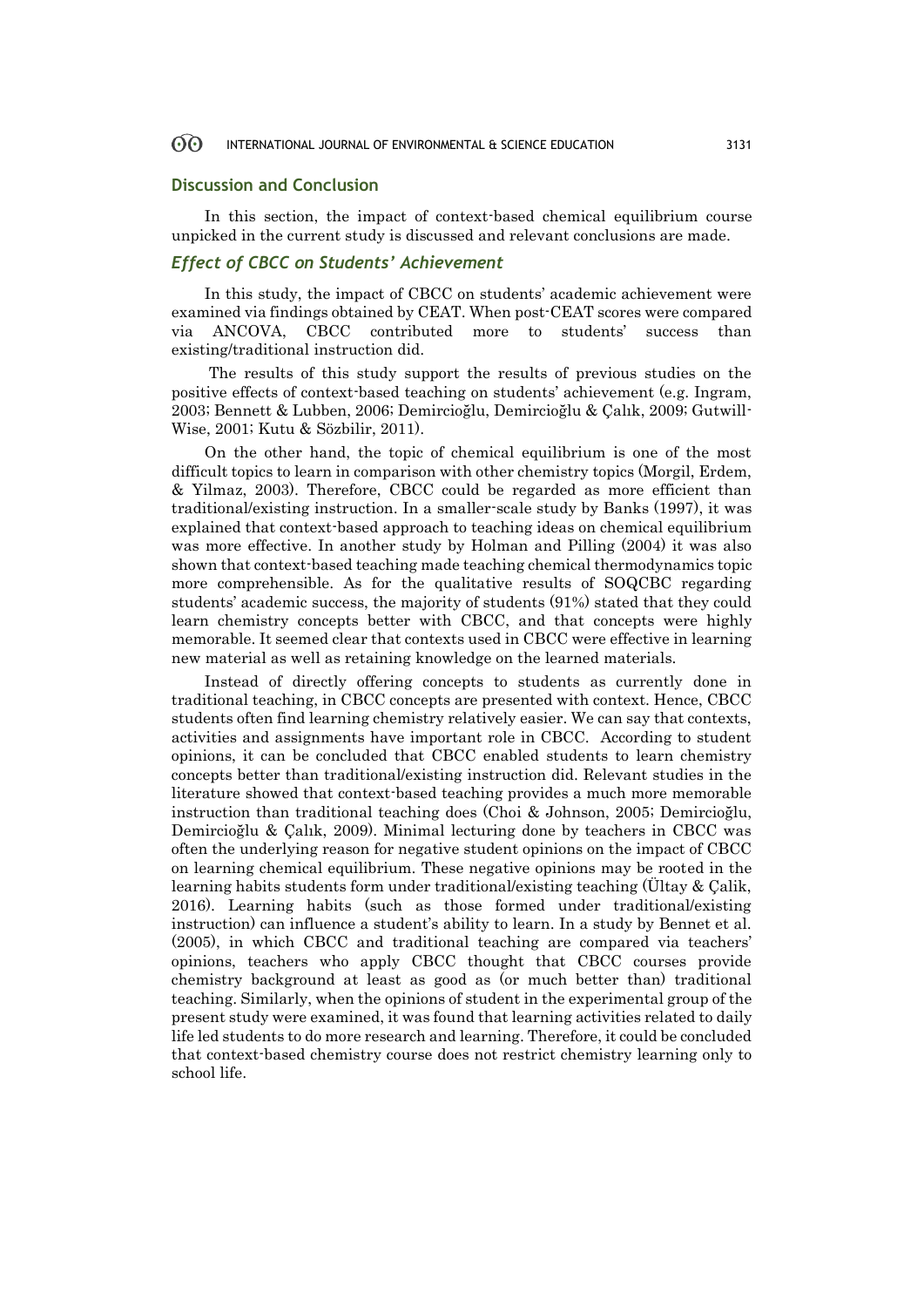In CBCC, the creation of students' need-to-know about chemical equilibrium can appear to be one of the reasons why student achievement levels in the experimental group turned to be higher than that in the control group. The importance of need-to-know in CBCC has also been emphasized by Bennet et al. (2007) and Pilot and Bulte (2006a).

### *Effect of CBCC on Motivation and Attitude*

In our study, there was no meaningful difference between the experimental and control groups based on students' pre-CMQ scores according to independent groups t-test. In addition, scores obtained from post-CMQ were compared via ANCOVA. A meaningful difference in favor of the experimental group was detected. This result shows that CBCC contributes more to students' motivation. In our study, when opinions obtained through SOQCBC were examined, the majority of the students in the CBCC indicated that their attitude toward chemistry increased. On the contrary, a few students in CBCC indicated that their attitude toward chemistry reduced. Some students in CBCC indicated that there was no change in their attitude towards chemistry. Similar to attitude, 50% of CBCC students expressed that their motivation to learn chemistry increased; 45.65% of them expressed that there was no change in their motivation, and 4.35% expressed that their motivation decreased. It can be concluded that CBCC could increase students' motivation to learn chemistry.

In our study, findings obtained from CMQ and qualitative findings of SOQCBC support each other and demonstrate that CBCC increased students' motivation to learn chemistry. "Teaching materials" (e.g. contexts, assignments, activities) related to daily life according to context-based approach has an important role for the observed impact on student motivation. For CBCC, linking theoretical knowledge with daily life seems to have improved students' motivation to learn chemistry. According to our qualitative results, we can say that the factors causing an improvement in students' attitude and motivation with the implementation of CBCC are as follows: i- CBCC provides authentic applications of chemistry topics, and hence reveals the association between chemistry and daily life which help consolidate chemistry concepts,  $ii$ -CBCC enables students to understand chemistry concepts better and make concepts highly memorable, *iii*-Students become active in their learning related to daily life; they do activities, research projects, etc. iv- Lecturer become more enjoyable and fun. After examining the factors increasing students' positive attitude and motivation towards chemistry as a result of CBCC, the results in our study seemed in agreement with the primary aim of CBCC (Barker, 1999; Bennett, Lubben, & Hogarth, 2007; Ültay & Çalık, 2012).

Existing studies in the literature also reveal the positive impact of CBCC on students' attitude and motivation when implemented in chemistry courses (Ramsden, 1997; Gutwill-Wise, 2001; Holman & Pilling 2004; Demircioğlu, Demircioğlu, & Çalık, 2009). The topic of chemical equilibrium is one of the most difficult topics to learn in comparison with other chemistry topics (Morgil, Erdem, & Yilmaz, 2003) and students often have misconceptions (Kousathana & Tsaparlis, 2002; Piquette & Heikkinen, 2005). In a study conducted by Saricayir (2007), it was found that students' positive attitude towards chemistry decreased when chemical equilibrium was instructed with traditional teacher-centered approach. CBCC, therefore, could be regarded as more efficient than traditional teaching.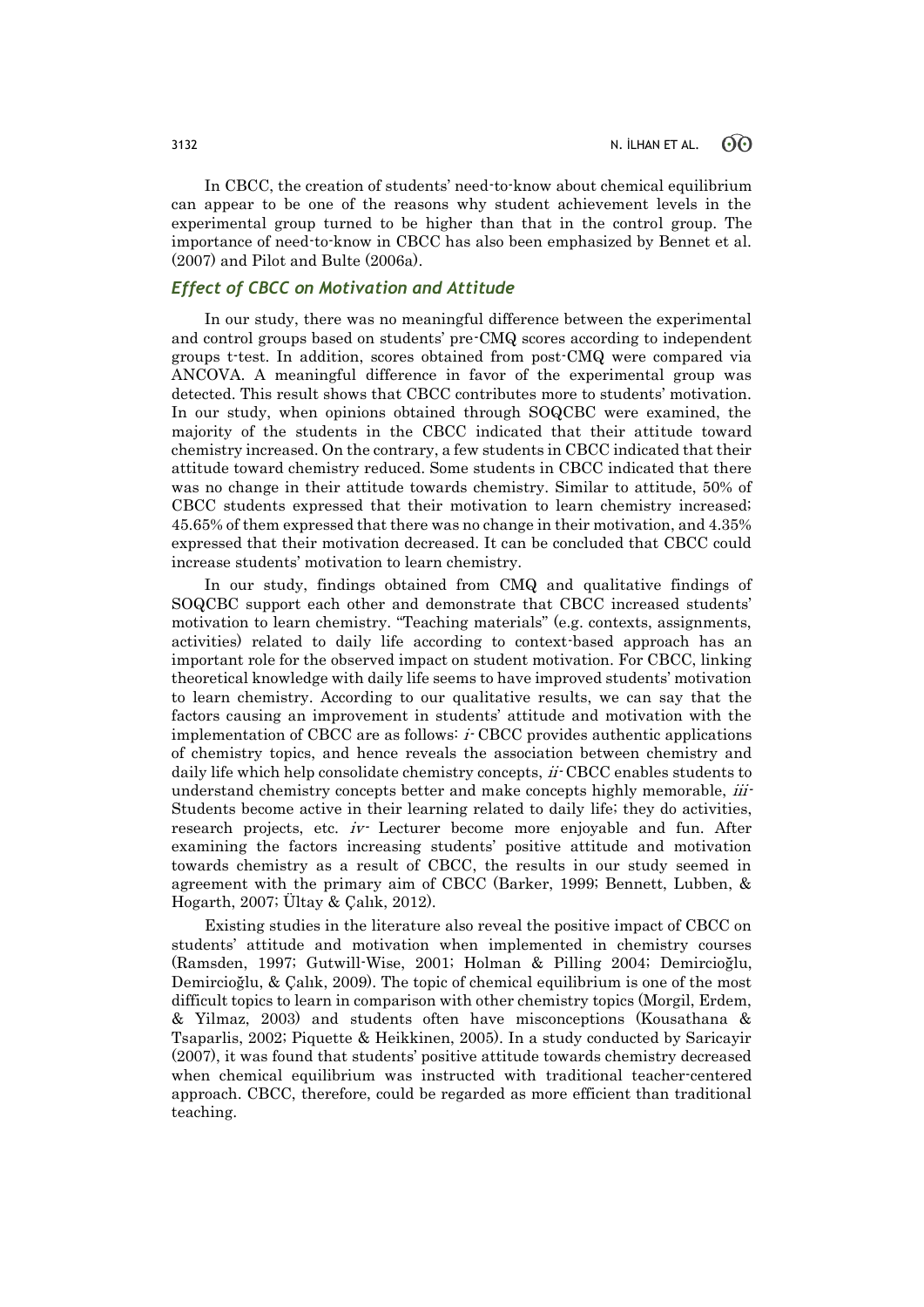### *Effects of CBCC on Constructivist Learning Environment*

In this study, the effects of CBCC on constructivist learning environment were examined. In our results, no significant difference was found between the mean of pre-CLES scores of the experimental and control groups. On the other hand, in the comparison of post-CLES scores via ANCOVA, a meaningful difference was found in favor of the experimental group. Relying on these results, we can conclude that a better constructivist learning environment was established in the experimental group. We think that we have enriched this environment with various activities and daily life experiences of context-based chemical equilibrium course.

Another result obtained from SOQCBC showed student opinions on studentcentered education under the framework of CBCC. Positive opinions of students towards student-centered education within CBCC are more prominent than corresponding negative opinions. Bennett et al. (2005) and Gilbert (2006) asserted the necessity to adopt a student-centered approach in context-based teaching. In results obtained from SOQCBC, student opinions on why they preferred CBCC or traditional/existing instruction were investigated. The most important reasons motivating the students to prefer CBCC are that student could learn chemistry topics well, relate chemistry topics to daily life, and that the concepts are highly memorable when learned under CBCC. On the other hand, the reasons why students prefer the traditional/existing instruction over CBCC for chemistry are that CBCC is not suitable for students preparing for university exams, and that students are not familiar with CBCC. Questions asked in the university entrance exams in Turkey are mainly theoretical and multiple choice. Effect of contextbased chemistry course may be negative for the question types of university entrance exams. Ültay and Çalik (2016) emphasize the importance of study habits. However, Bennet et al. (2005) claimed that context based teaching provided chemistry background at least as good as traditional teaching. In our study, we used some assessment and evaluation related to context based teaching. Students in CBCC generally have positive views. However, we had not concentrated on effect of measurement and assessment in CBCC, and future studies need to be conducted for a thorough assessment.

Teachers play a great role in actualizing context-based learning. Particularly, teachers must be well informed to perform activities revolving around the relationship between chemistry topics and daily life. Carrying out a larger sampling and research is needed, especially to develop teachers' and student teachers' competence to perform context-based teaching in classes. Further, use of questions prepared in line with CBCC in university entrance exams will contribute to a better implementation of this course in classes. Finally, in order to examine the effects of CBCC on chemistry courses and to develop such courses, the issues of material development in relation to other chemistry subjects and their effects need to be further investigated.

### **Disclosure statement**

No potential conflict of interest was reported by the authors.

### **Notes on contributors**

Nail ilhan holds a PhD in science education and now is an associate professor at Kilis 7 Aralık University, Kilis, Turkey.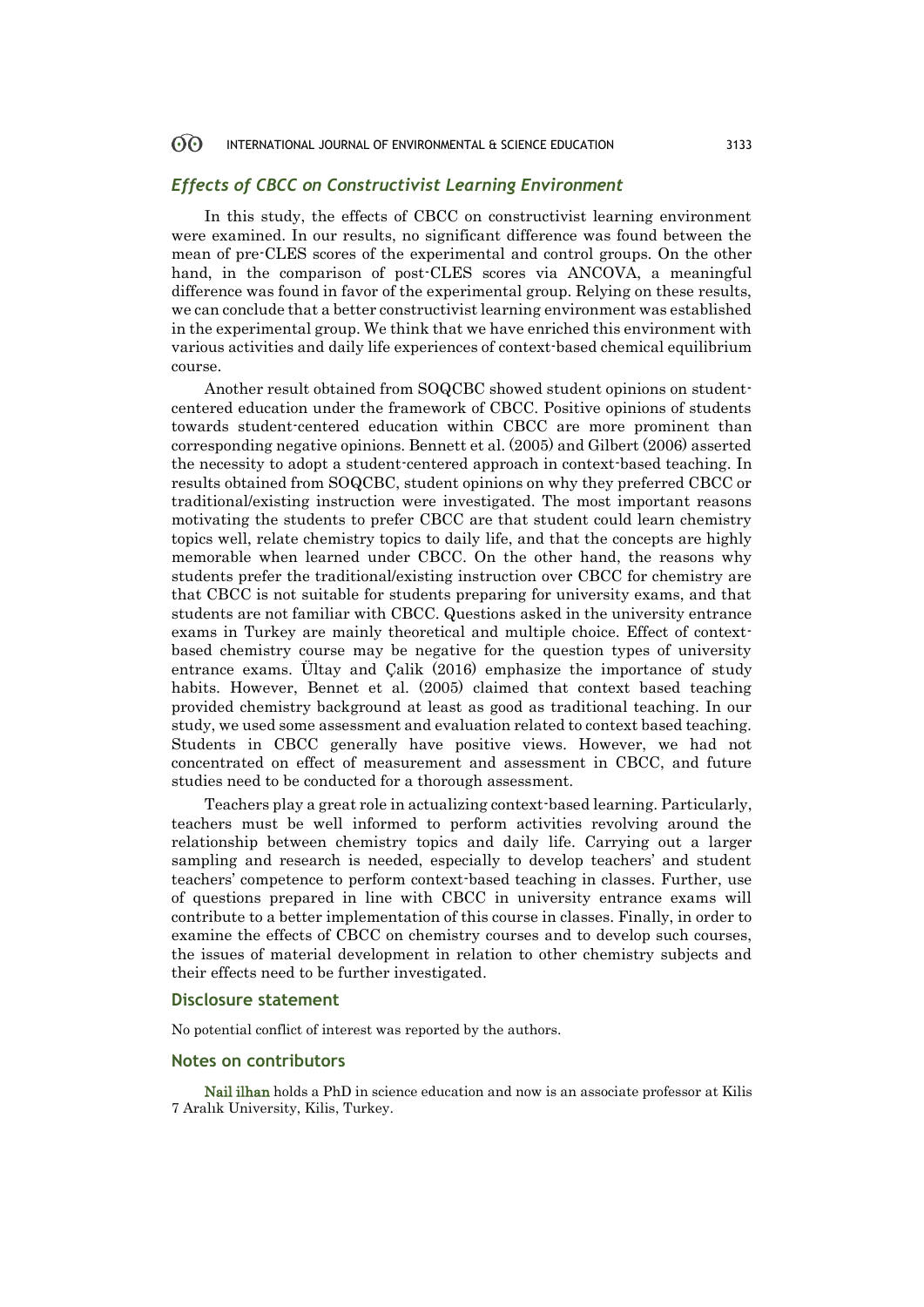Ali Yildirim holds a PhD in science education and now is professor at Atatürk University, Ankara, Turkey.

Sibel Sadi Yilmaz holds a PhD in science education and now is an associate professor at Kafkas University, Kars, Turkey.

### **References**

- Aldridge, J. M., Fraser, B. J., Taylor, P. C., & Chen, C. C. (2000). Constructivist learning environments in a crossnational study in Taiwan and Australia. International Journal of Science Education, <sup>22</sup>(1), 37-55. doi:10.1080/095006900289994
- American Chemical Society [ACS] (1998). ChemCom: Chemistry in the community (Third edition). USA: Kendall/Hunt Publishing.
- Banks, P. (1997). Students' understanding of chemical equilibrium (Unpublished MA thesis). University of York, UK.
- Barker, V. (1994). A longitudinal study of 16-18 years old students' understanding of basic chemical ideas (Unpublished PhD Thesis). University of York, York, UK.
- Barker, V. (1999). Students' reasoning about chemical reactions: What changes occur during a contextbased post-16 chemistry course. International Journal of Science Education, 21(6), 645-665. doi:10.1080/095006999290499
- Barker, V., & Millar, R. (1999). Students' reasoning about chemical reactions: What changes occur during a context-based post-16 chemistry course? International Journal of Science Education, <sup>21</sup>, 645-665.
- Barker, V., & Millar, R. (2000). Students' reasoning about basic chemical thermodynamics and chemical bonding: What changes occur during a context-based post-16 chemistry course? International Journal of Science Education, 22, 1171-1200.
- Bazeley, P., & Richards, L. (2000). The NVivo qualitative project book. London: Sage Publication.
- Bennet, J., & Lubben, F. (2006). Context–based chemistry: the salters approach. International Journal of Science Education, 28(9), 999-1015. doi:10.1080/09500690600702496
- Bennett, J., & Holman, J. (2002). Context-based approaches to the teaching of chemistry: what are they and what are their effects?, in: J. K. Gilbert, O. De Jong, R. Justi, D. F. Treagust, and J. H. Van Driel (Eds.) Chemical education: Towards research-based practice, pp. 165–184. Dordrecht, the Netherlands: Kluwer Academic Press.
- Bennett, J., Grasel, C., Parchmann, I., & Waddington, D. (2005). Context-based and conventional approaches to teaching chemistry: comparing teacher's views. International Journal of Science Education, 27(13), 1521-1547. doi:10.1080/09500690500153808
- Bennett, J., Lubben, F., & Hogarth S. (2007). Bringing science to life: A synthesis of the research evidence on the effects of context-based and STS approaches to science teaching. Science Education, 91(3), 347–370. doi:10.1002/sce.20186
- Bilgin, İ., & Geban, Ö., 2001. Benzeşim (analoji) yöntemi kullanılarak lise 2. Sınıf öğrencilerinin kimyasal denge konusundaki kavram yanılgılarının giderilmesi [The use of anology to remove 10th grade students' misconception related to chemical equilibrium concepts]. Journal of Education Faculty of Hacettepe University, 20, 26-32.
- Bulte, A. M. W., Westbroek, H. B., De Jong, O., & Pilot, A. (2006). A research approach to designing chemistry education using authentic practices as contexts. International Journal of Science Education, 28(9), 1063–1086. doi:10.1080/09500690600702520
- Canpolat, N., Pınarbaşı, T., Bayrakçeken, S., & Geban, O. (2006). The conceptual change approach to teaching chemical equilibrium. Research in Science & Technological Education,  $24(2)$ ,  $217-235$ .
- Choi, H. J., & Johnson, S. D. (2005). The effect of context-based video instruction on learning and motivation in online courses. American Journal of Distance Education, 19(4), 215-227. doi:10.1207/s15389286ajde1904\_3
- Cohen, J. (1988). Statistical power analysis for the behavioral sciences (2nd ed.). Hillsdale, NJ: Erlbaum.
- Creswell, J. W., & Plano-Clark, V. L. (2007). Designing and conducting mixed methods research. USA: Sage Publications.
- Demircioğlu, H., Demircioğlu G., & Çalık, M. (2009). Investigating the effectiveness of storylines embedded within a context-based approach: the case for the periodic table. Chemistry Education Research and Practice, 10, 241-249. doi:10.1039/B914505M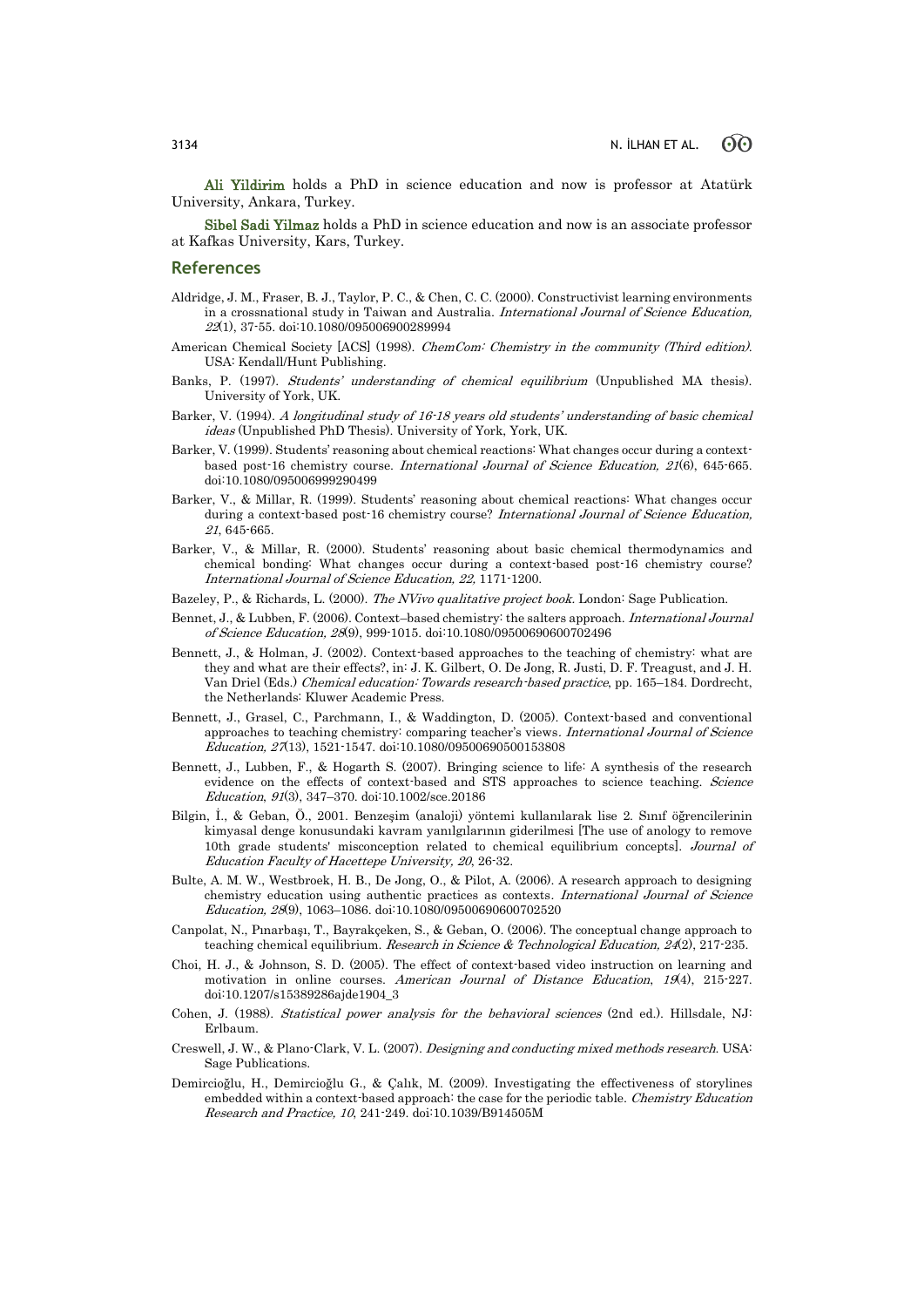- Demircioğlu, H., Dinç, M., & Çalık, M. (2013). The effect of storylines embedded within context-based learning approach on grade 6 students' understanding of 'physical and chemical change' concepts. Journal of Baltic Science Education, 12(5), 682-691.
- Fosnot, C. T. (2005). Constructivism: theory, perspectives and practice. New York: Tecaher College Press.
- Gilbert, J. K. (2006). On the nature of "context" in chemical education. International Journal of Science Education, 28(9), 957-976. doi:10.1080/09500690600702470
- Glynn, M. S., Taasoobshirazi, G., & Brickman, P. (2007). Nonscience majors learning science: A theoretical model of motivation. Journal of Research in Science Teaching, <sup>44</sup>(8), 1088-1107. doi:10.1002/tea.20181
- Gutwill-Wise, J. P. (2001). The impact of active and context-based learning in introductory chemistry courses: an early evaluation of the modular approach. Journal of Chemical Education, 78(5), 684- 690. doi:10.1021/ed078p684
- Hofstein, A., & Kesner, M. (2006). Industrial chemistry and school chemistry: Making chemistry studies more relevant. International Journal of Science Education, 28(9), 1017–1039. doi:10.1080/09500690600702504
- Holman, J., & Pilling, G. (2004). Thermodynamics in context: a case study of contextualized teaching for undergraduates. Journal of Chemical Education, 81(3), 373–375. doi:10.1021/ed081p373
- Howald, R. A. (1999). The fizz keeper, a case study in chemical education, equilibrium, and kinetics. Journal of Chemical Education, 76(2), 208-209. doi:10.1021/ed076p208
- Huddle, P. A., White, M., & Rogers, F. (2000). Simulations for teaching chemical equilibrium. Journal of Chemical Education, 77(7), 920-926. doi:10.1021/ed077p920
- İlhan, N. (2010). Kimyasal denge konusunun oğrenilmesinde yaşam temelli (context based) Oğretim yaklaşımının etkisi [The Effect of Context Based Approach on The Learning of Chemical Equilibrium]. Unpublished Doctoral Dissertation, Ataturk University, Erzurum.
- İlhan, N., Dogan, Y. & Çicek, Ö. (2015). Fen bilimleri öğretmen adaylarinin "özel öğretim yöntemleri" dersindeki yaşam temelli öğretim uygulamaları[Preservice science teachers' context based teaching practices in "special teaching methods" course], Bartin University Journal of Faculty of Education,4(2), 666-681.
- İlhan, N., Yıldırım, A., & Yılmaz, S. S. (2012). Kimya motivasyon anketi: geçerlik ve güvenirlik çalışması [Chemistry motivation questionnaire: the study of validity and reliability]. Mustafa Kemal Üniversitesi Sosyal Bilimler Enstitüsü Dergisi, 9(18), 297-310.
- Ingram, S. J. (2003). The effects of contextual learning instruction on science achievement of male and female tenth grade students (Unpublished doctoral dissertation). The Graduate Faculty of the University of South Alabama, Alabama.
- Johnson, B., & Christensen, L. (2004). Educational Research: Quantitative, qualitative, and mixed approaches. USA, Boston: Pearson Education.
- Kesner, M., Hofstein A., & Ben-Zvi, R. (1997). Student and teacher perceptions of industrial chemistry case studies. International Journal of Science Education, 19(6), 725-738. doi:10.1080/0950069970190606
- Kim, M., Yoon, H., Ji, Y. R., & Song, J. (2012). The dynamics of learning science in everyday contexts: a case study of everyday science class in Korea. International Journal of Science and Mathematics Education, 10(1), 71-97.
- King, D. T., & Ritchie, S. M. (2013). Academic success in context-based chemistry: Demonstrating fluid transitions between concepts and context. International Journal of Science Education, 35(7), 1159-1182.
- King, D. T. (2007). Teacher beliefs and constraints in implementing a context based approach in chemistry. Teaching Science: The Journal of the Australian Science Teachers Association, 53(1), 14-18.
- Kousathana, M., & Tsaparlis, G. (2002). Students' error in solving numerical chemical equilibrium problems. Chemistry Education: Research and Practice in Europe, <sup>3</sup>, 5-17.
- Krathwohl, D. R. (2002). A revision of Bloom's taxonomy: An overview. Theory into Practice, 41(4), 212–218. doi:10.1207/s15430421tip4104\_2
- Kutu, H., & Sözbilir, M. (2011). Yaşam temelli ARCS öğretim modeliyle 9. sinif kimya dersi "Hayatımızda Kimya" ünitesinin öğretimi [Teaching "chemistry in our lives" unit in the 9th grade chemistry course through context-based ARCS instructional model]. Ondokuz Mayıs Universitesi Egitim Fakultesi Dergisi, 30(1), 29-62.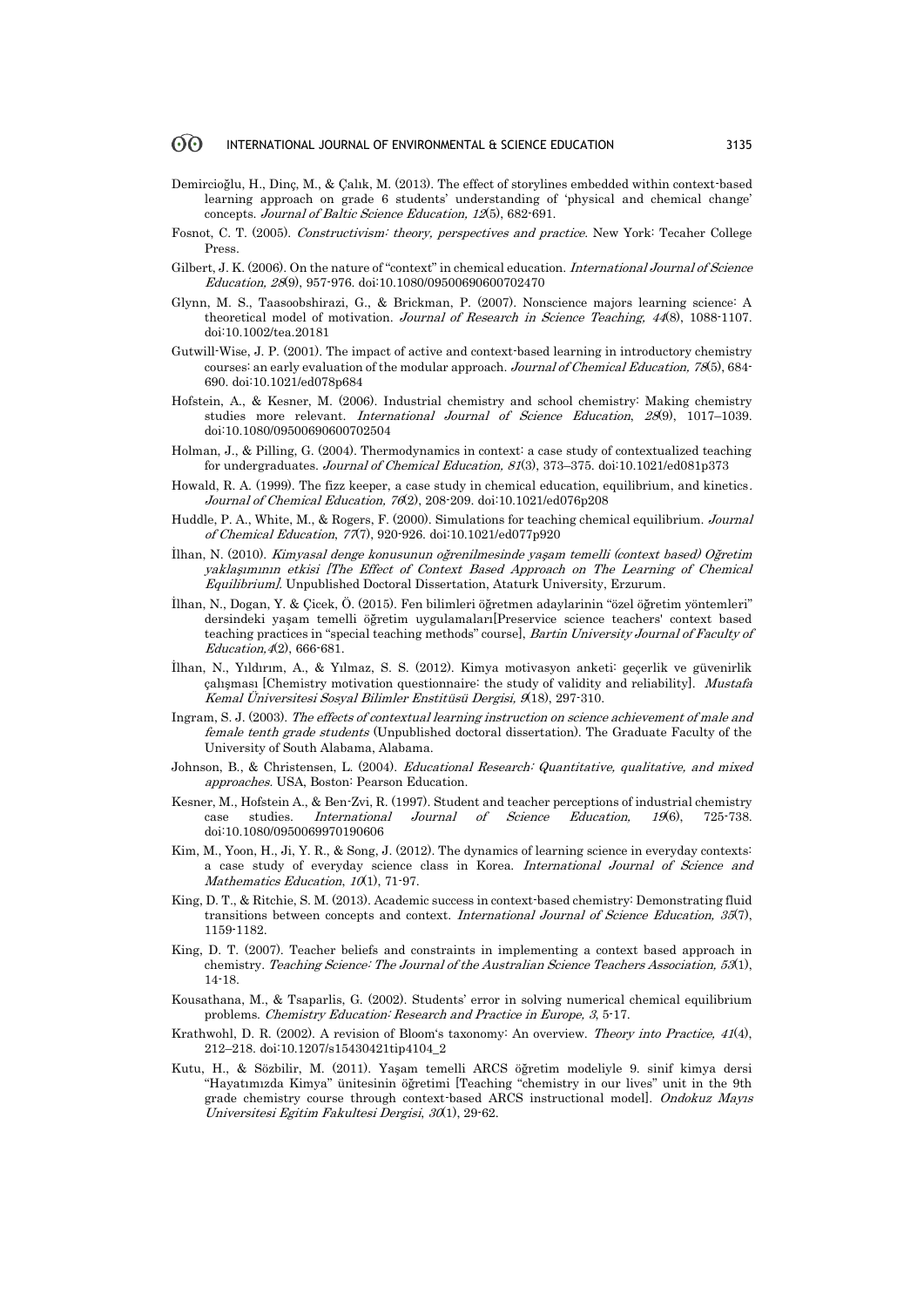- Maia, P. F., & Justi, R. (2009). Learning of chemical equilibrium through modelling‐based teaching. International Journal of Science Education, 31(5), 603-630.
- Mcmillan, J. H., & Schumacher, S. (2010). Research in education: evidence-based inquiry (7th edition). New York: Pearson Publishing.
- Morgil, İ., Erdem, E., & Yılmaz, A. (2003). Kimya eğitiminde kavram yanılgıları [Misconceptions in chemistry education]. Hacettepe Universitesi Egitim Fakultesi Dergisi, 25, 246-255.
- Nentwig, P., Demuth, R., Parchmann, I., Grasel, C., & Ralle, B. (2007). Chemie im kontekt: stuating learning in relevant contexts while systematically devoloping basic chemical concepts. Journal of Chemical Education, 84(9), 1439-1444. doi:10.1021/ed084p1439
- OECD (2006). Assessing scientific, reading and mathematical literacy: A framework for PISA 2006. Paris: OECD Publishing.
- Osborne, J. F., & Collins, S. (2001). Pupils' views of the role and value of the science curriculum: a focus-group study. International Journal of Science Education, 23(5), 441–468. doi:10.1080/09500690010006518
- Overman, M., Vermunt, J. D., Meijer, P. C., Bulte, A. M. W., & Brekelmans, M. (2014).Students' perceptions of teaching in context-based and traditional chemistry classrooms: comparing content, learning activities and interpersonal perspectives. International Journal of Science Education, 36(11), 1871-1901. doi:10.1080/09500693.2013.880004
- Parchmann, I., Grasel, C., Bear, A., Nentwig, P., Demuth, R., Ralle, B., & ChiK Project Group. (2006). Chemie im kontext: a symbiotic implementation of a context based teaching and learning approach. International Journal of Science Education, 28(9), 1041- 1062. doi:10.1080/09500690600702512
- Petrucci, R. H., Harwood, W. S., Herring, F. G., & Madura, J. D. (2006). General chemistry: Principles and modern applications. New York: Prentice Hall
- Pilot, A., & Bulte, A. M. W. (2006a). The use of "contexts" as a challenge for the chemistry curriculum: Its successes and the need for further development and understanding. International Journal of Science Education, 28(9), 1087–1112. doi:10.1080/09500690600730737
- Pilot, A., & Bulte, A. M. W. (2006b). Why do you "need to know"? context-based education. International Journal of Science Education, 28(9), 953–956. doi:10.1080/09500690600702462
- Piquette, J. S., & Heikkinen, H. W. (2005). Strategies reported used by ınstructors to address student alternate conceptions in chemical equilibrium. Journal of Research in Science Teaching, <sup>42</sup> (10), 1112-1134. doi: 10.1002/tea.20091
- QSR International Pty Ltd. (Version 8) 2008. Nvivo qualitative data analysis software. Doncaster, Victoria: Australia.
- Ramsden, J. M. (1997). How does a context-based approach influence understanding of key chemical ideas at 16+?. International Journal of Science Education, 19(6), 697-710. doi:10.1080/0950069970190606
- Sarıçayır, H. (2007). Kimya eğitiminde kimyasal tepkimelerde denge konusunun bilgisayar destekli ve laboratuar temelli oğretiminin oğrencilerin kimya başarilarina, hatirlama düzeylerine ve tutumlarina etkisi [The impact of computer-assisted and laboratory-based teaching methods in the teaching of chemical equilibrium on students? achievement, recall level and attitudes toward chemistry] (Unpublished doctoral dissertation). Marmara University, İstanbul, Turkey.
- Schwartz, A. T. (2006). Contextualized chemistry education: The American experience. International Journal of Science Education, 28(9), 977–998. doi:10.1080/09500690600702488
- Tatar, E. (2007). Probleme dayalı öğrenme yaklaşımının termodinamiğin birinci kanununu anlamaya etkisi [Effect of problem based learning approach on understanding of the first law of thermodynamics] (Unpublished doctoral dissertation). Atatürk University, Erzurum, Turkey.
- Taylor, P. C., Fraser, B. J., & Fisher, D. L. (1997). Monitoring constructivist classroom learning environments. International Journal of Educational Research, 27(4), 293-302.
- Ültay, N., & Çalık, M. (2012). A thematic review of studies into the effectiveness of context-based chemistry curricula. Journal of Science Education and Technology, 21 (6), 686-701.
- Ültay, N., & Çalık, M. (2016). A comparison of different teaching designs of 'acids and bases' subject. Eurasia Journal of Mathematics, Science & Technology Education,  $12$  (1), 57-86. doi: 10.12973/eurasia.2016.1422a
- University of York Science Education Group [UYSEG] (2000). Salters advanced chemistry: chemical storylines, Chemical ideas, activities and assessment and teachers' guide. York/Oxford: UYSEG/ Heinemann Educational.